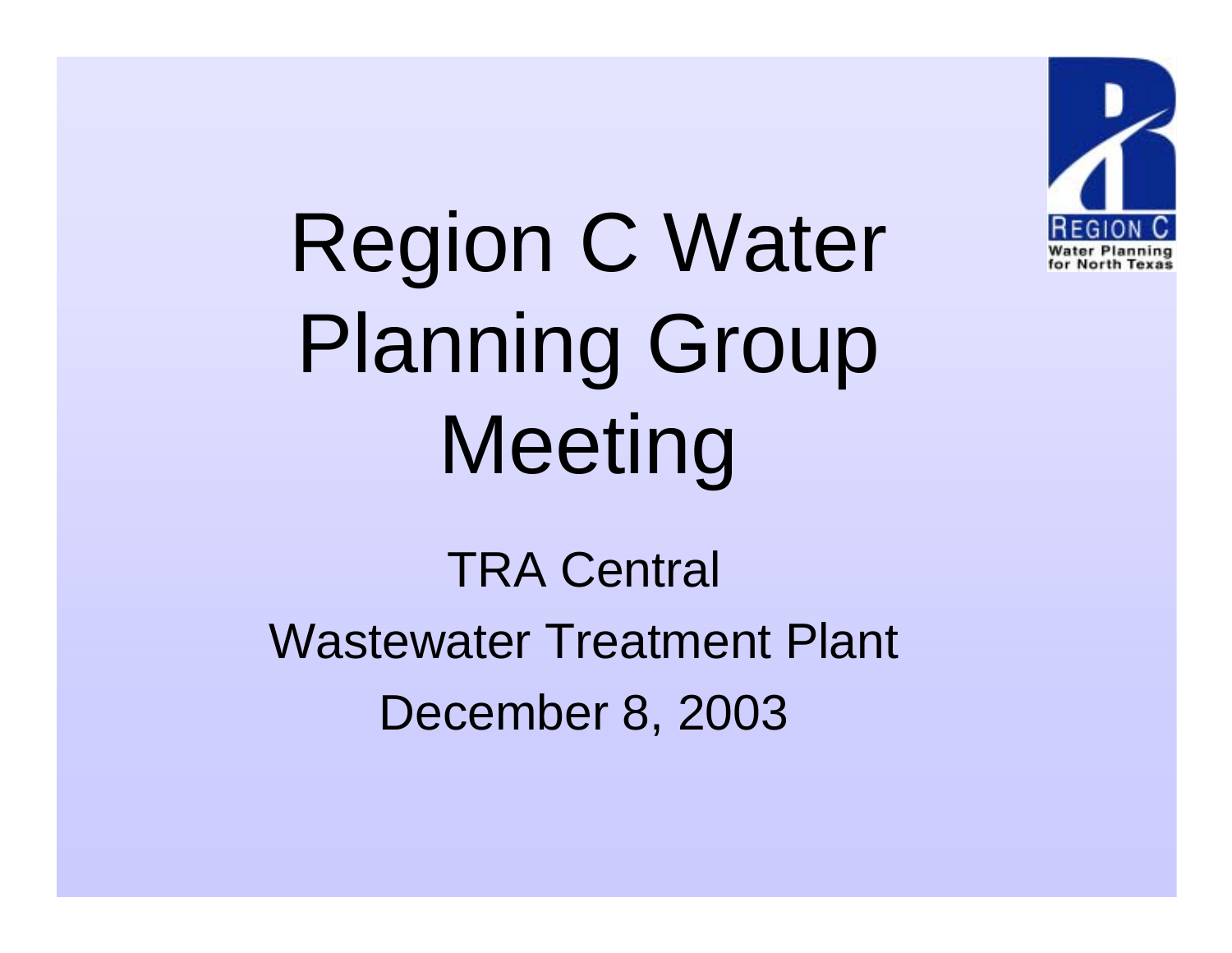# Agenda

- Action Item for Consideration
	- – Consideration of return flows as presented by Brazos G RWPG
- Discussion Items
	- –Status of water needs projections
	- Status of amendments
	- –Update on Task 3 – Current Water Supplies
	- –Supplemental funding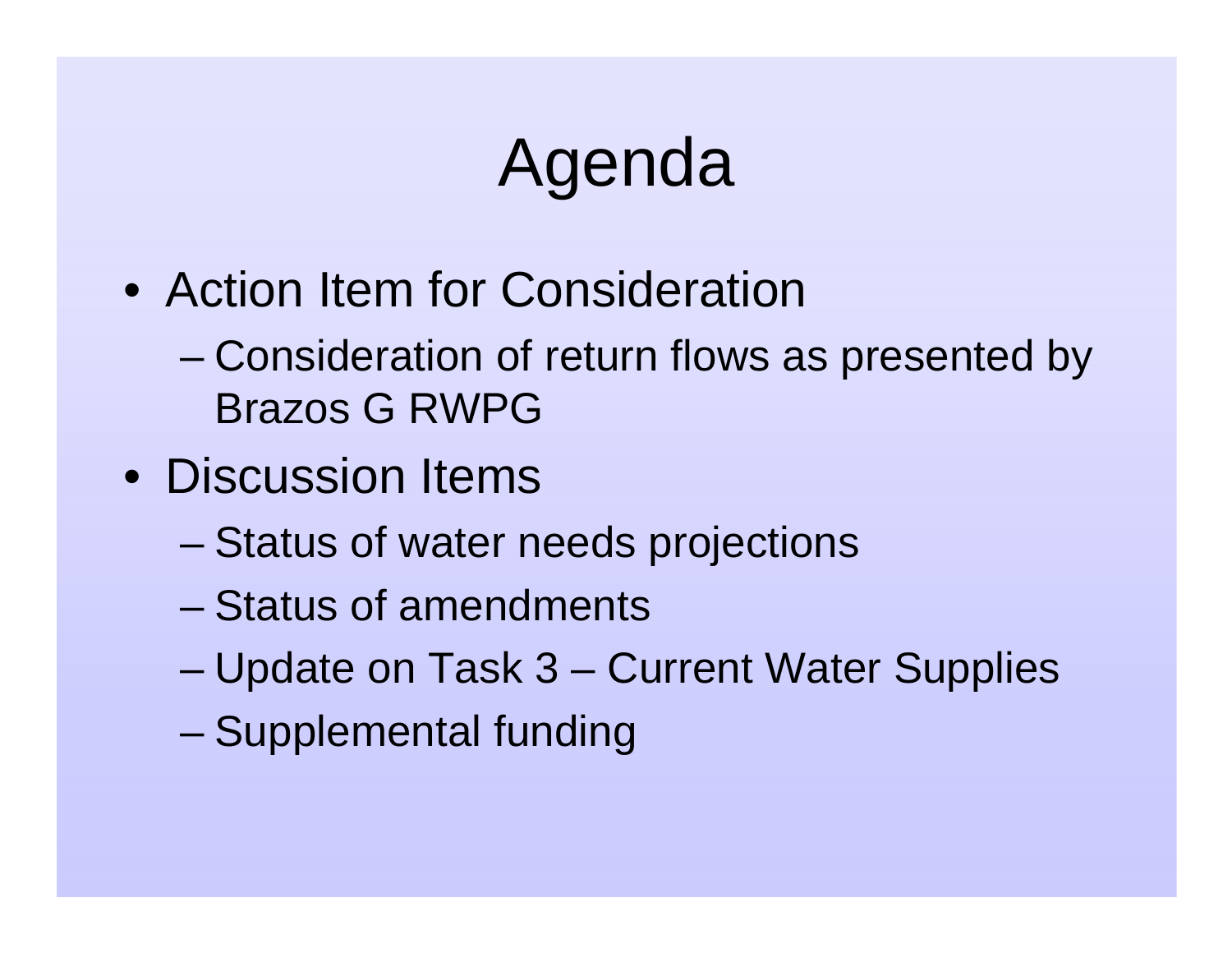# Agenda (continued)

- Water conservation activities
- – Process to screen water management strategies
- Potential unique stream segments
- Status of newsletter
- – Speaker comments/handouts from October meeting
- –Overall status and next steps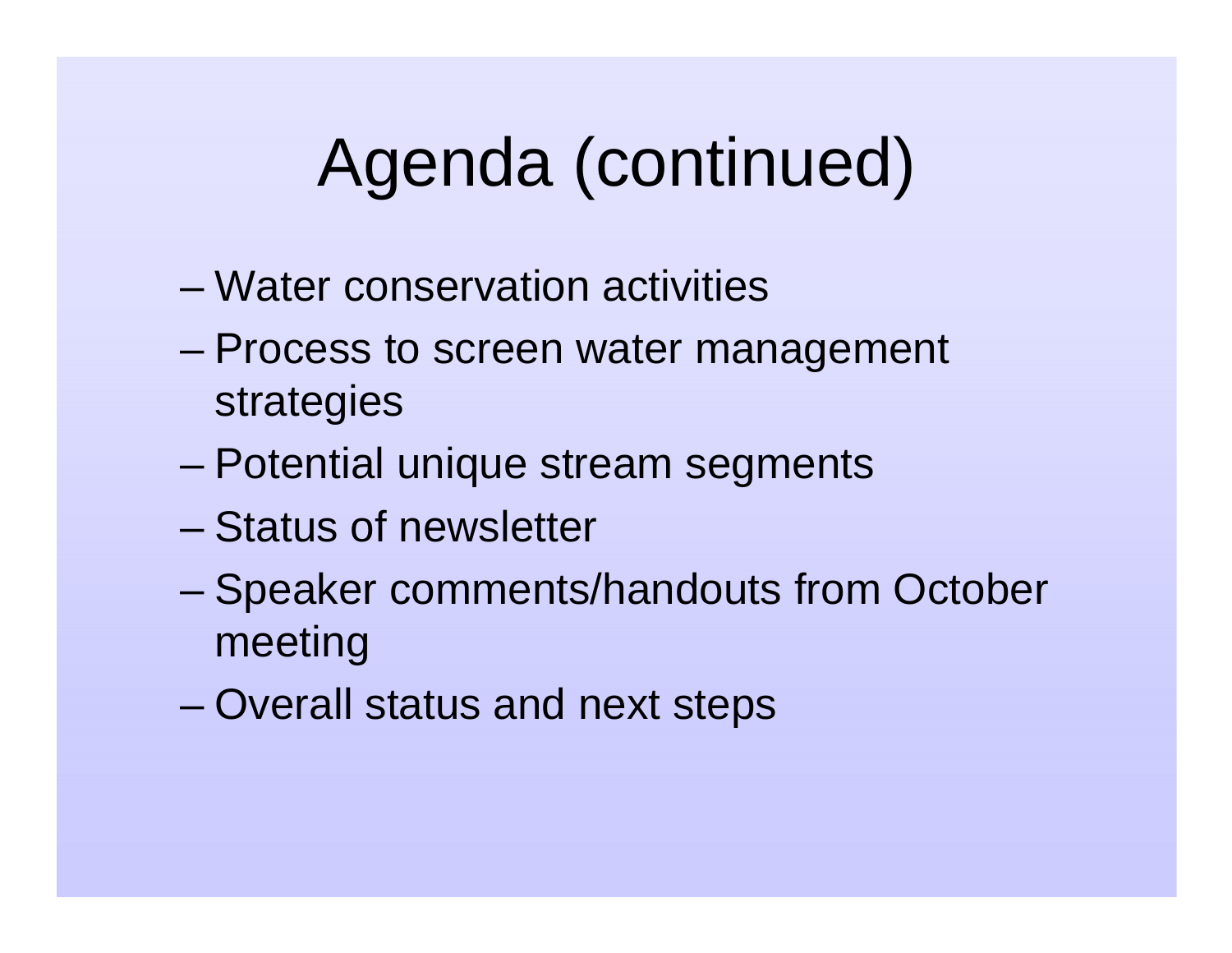#### Action Item for Consideration

Brazos G RWPG Letter to TWDB Regarding Return Flows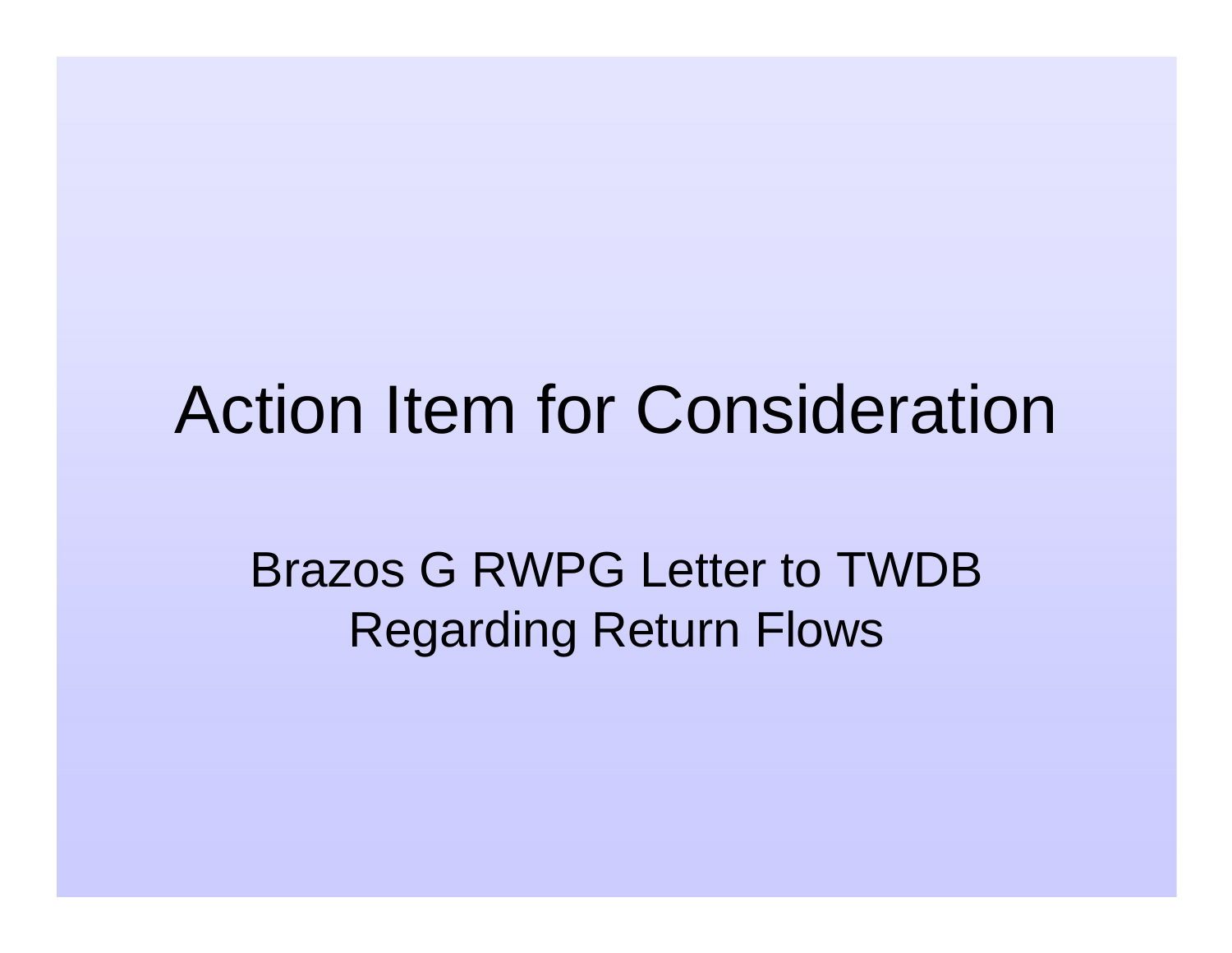- TWDB requires current water availability with no return flows (WAM Run 3)
- TWDB may consider indirect reuse of return flows as management strategies on a case-by-case basis
- Reuse is very important to Region C
	- – 440,000 acre-feet per year of supply in the 2001 plan (year 2050)
	- –May be more in this plan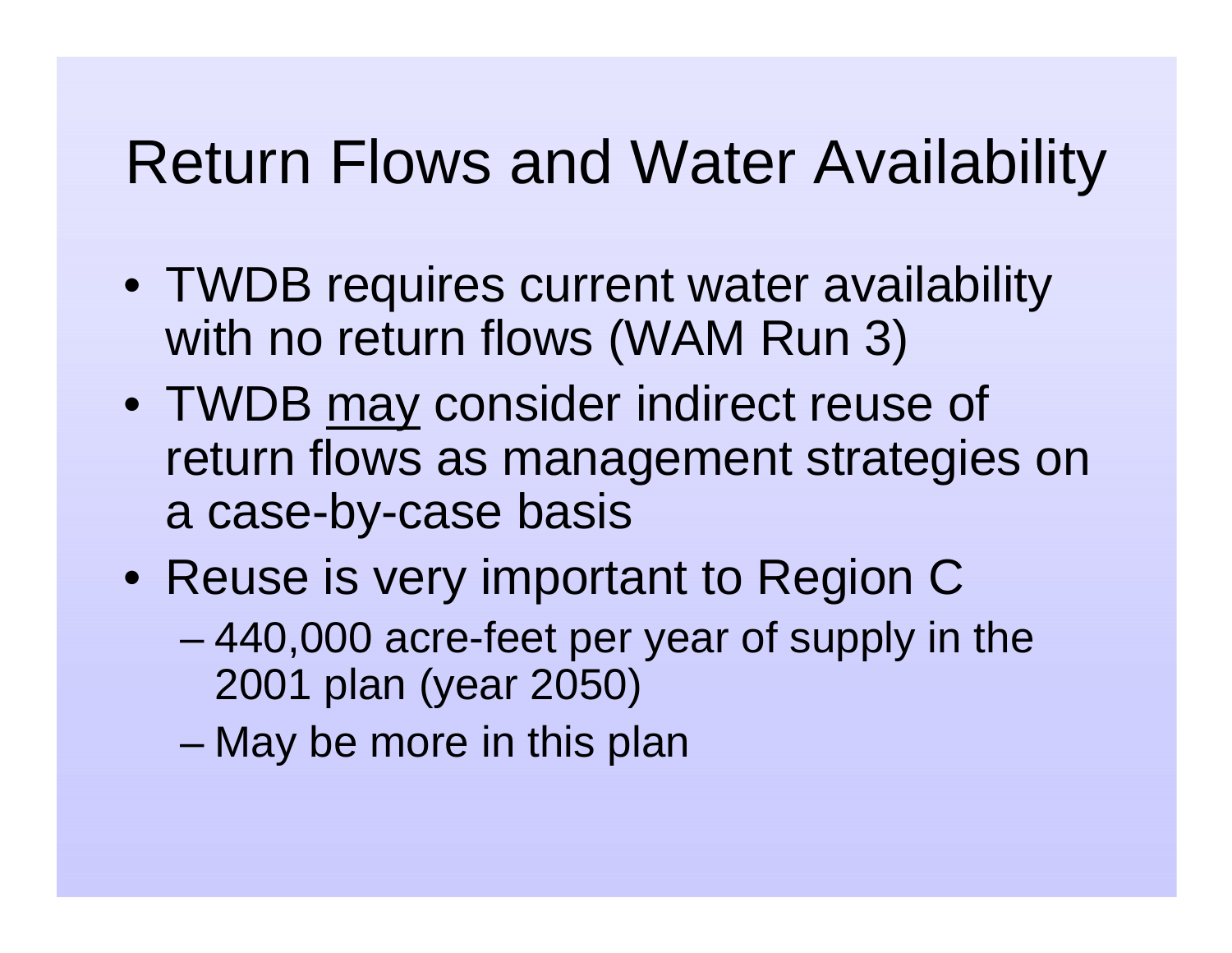- Region G has asked their consultant to write a letter to TWDB
	- – Include return flows in determining current water availability
	- –Letter has not yet been written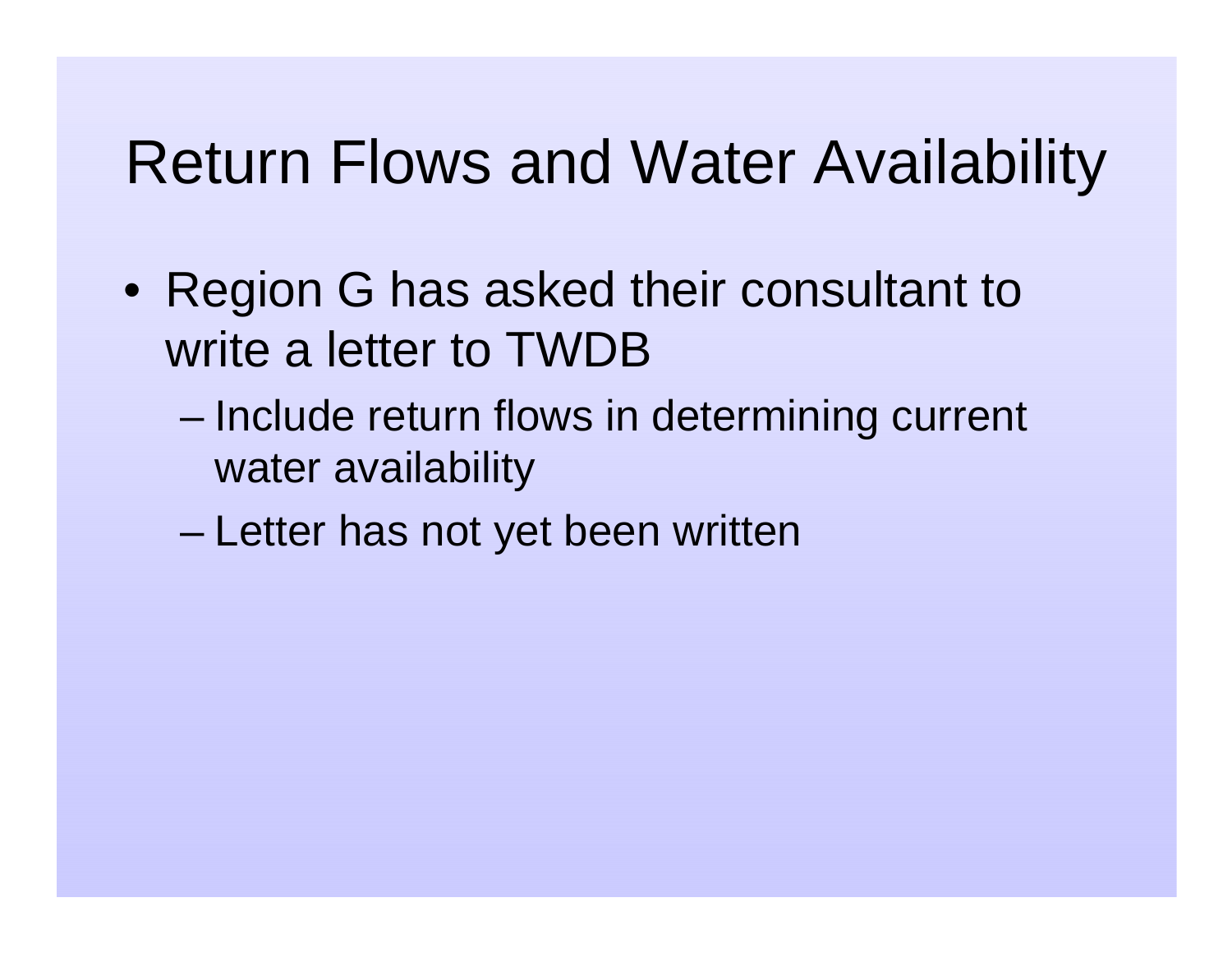- For Region C
	- Inclusion of return flows in current water availability is not a key issue
	- – Allowing reuse as a management strategy is a key issue
	- "case-by-case" determination of reuse is subject to arbitrary decisions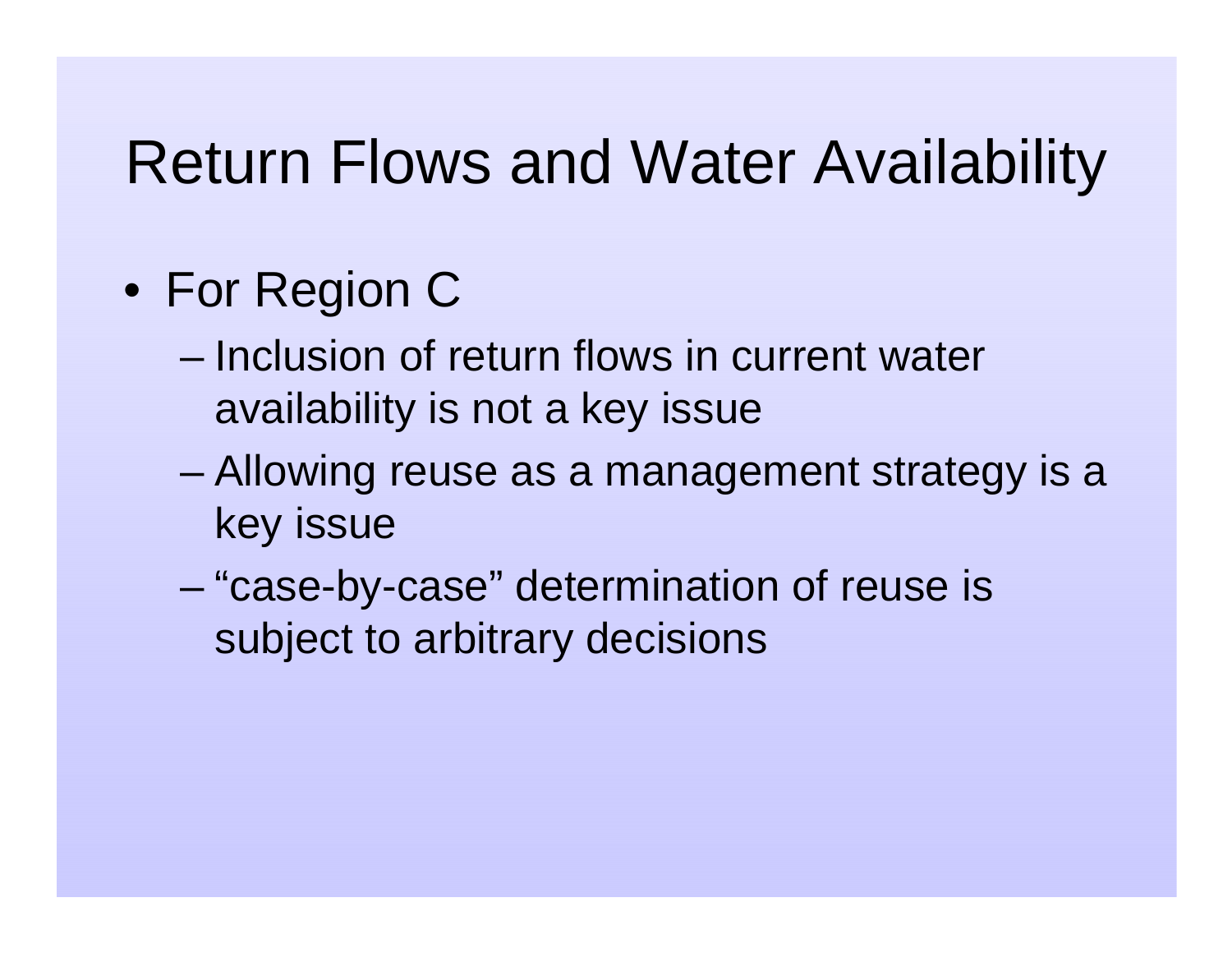- Consultant Recommendations:
	- –Review Region G letter when written
	- – Discuss concerns over importance of reuse with TWDB (Jim Parks)
	- Determine further actions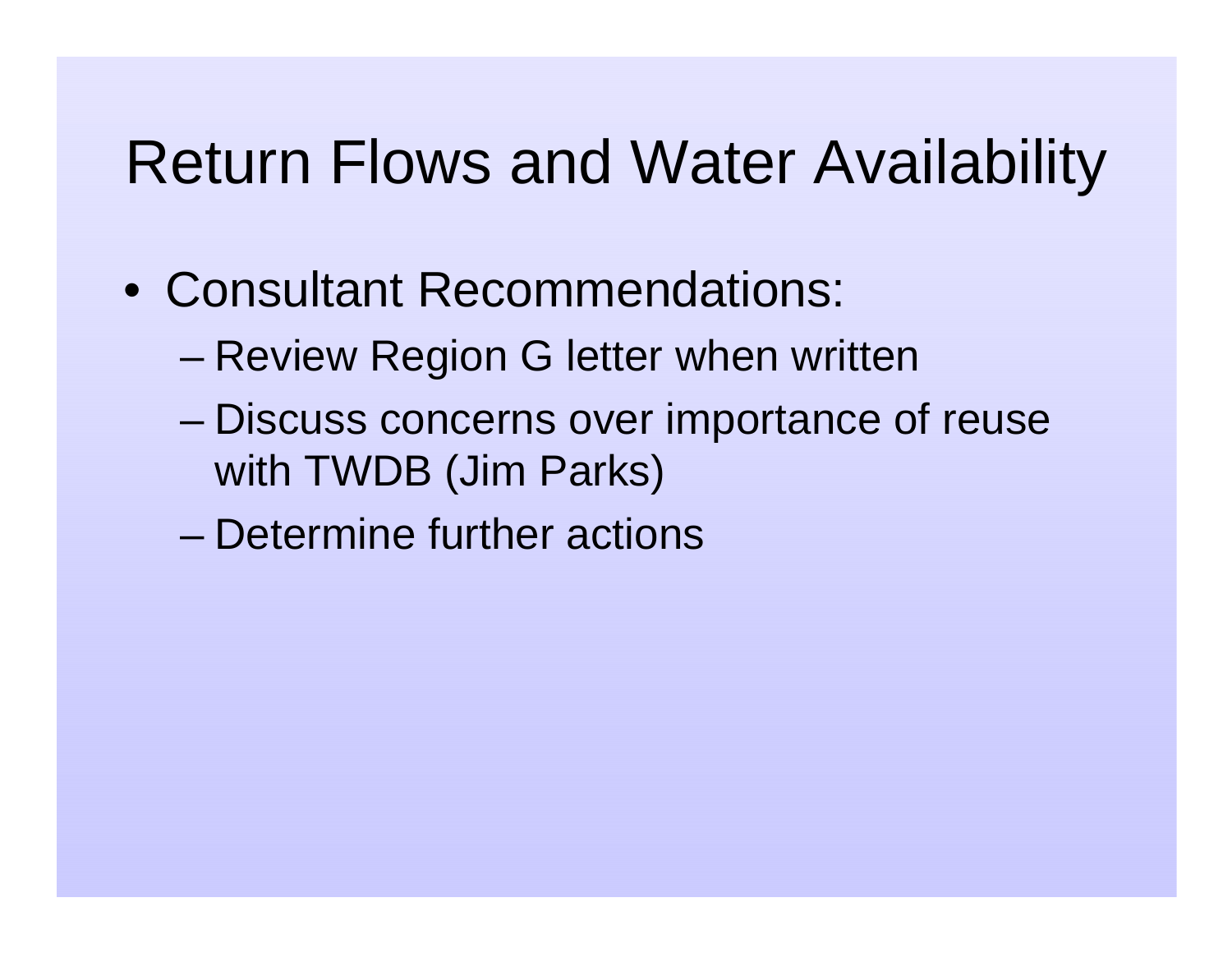#### Return Flows and Instream Flows -TPWD Report-

- TPWD report on Instream Flows
	- http://www.tpwd.state.tx.us/texaswater/river\_studies/index.phtml
- Pursued independently of other agencies
- Freese and Nichols plans to comment on this
- RCWPG can send comments to Tom Gooch by December 15, 2003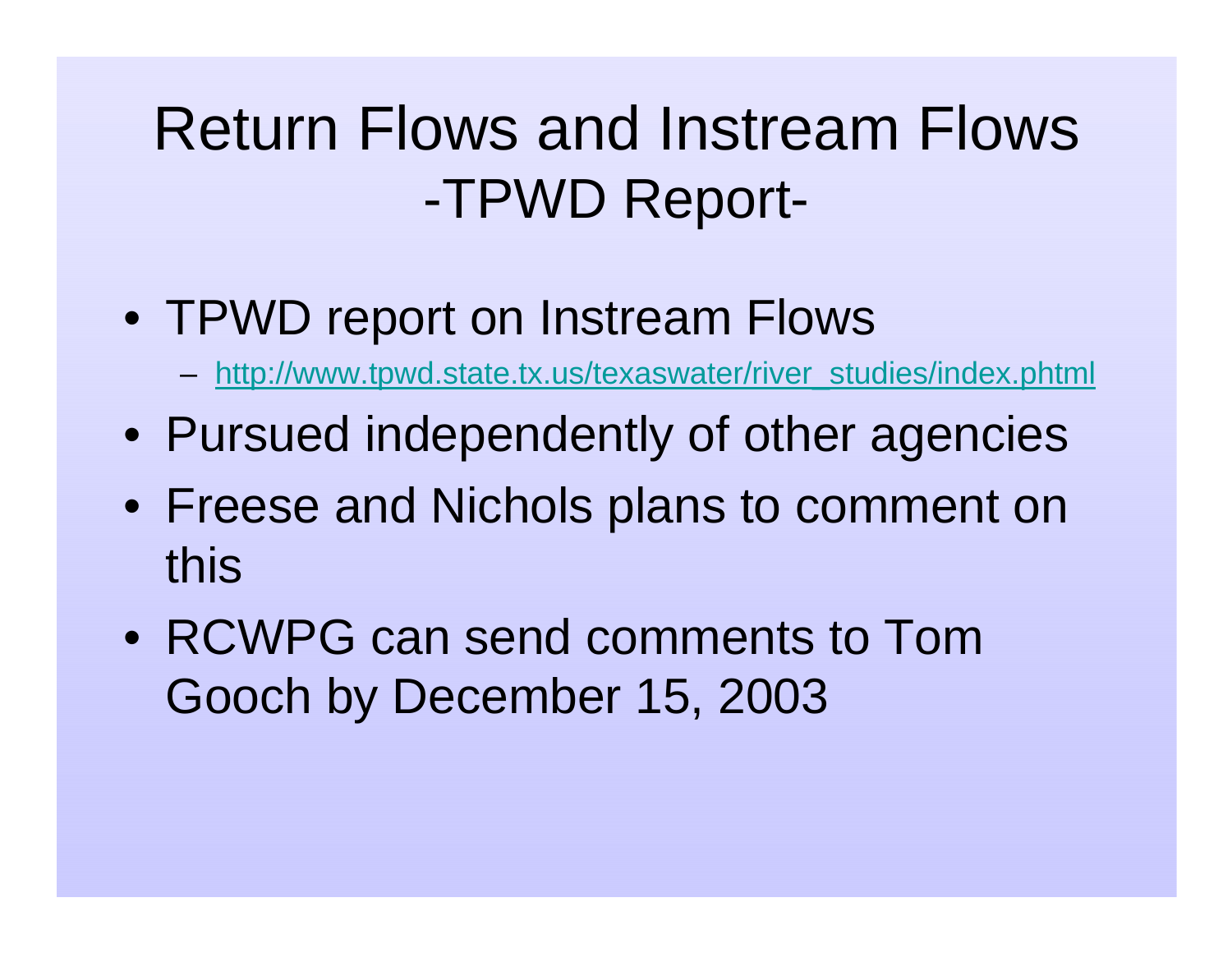#### Return Flows and Instream Flows -TWDB Proposed Method-

- TWDB methodology calls for a statistical comparison of flows – natural, current and future conditions (with strategies)
- Use WAM Run 8 (current conditions) and Run 3 (no return flows and full use of all water rights) to assess current flows
- Uses only WAM Run 3 to assess impacts of proposed strategies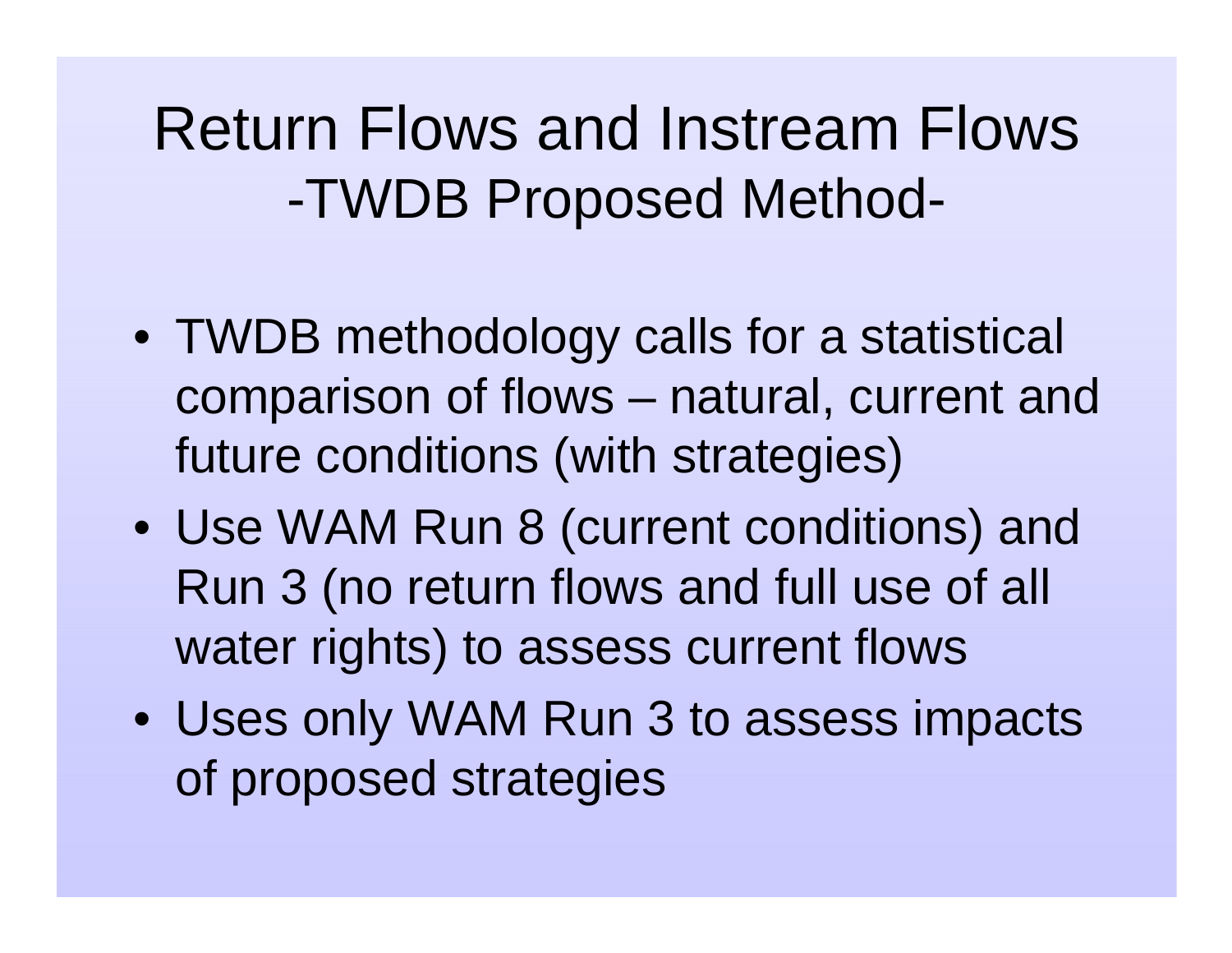#### Return Flows and Instream Flows -TWDB Proposed Method-

- Consultant plans to comment
	- Use of WAM Run 3 is totally inappropriate for stream flow assessment
	- – This methodology will **NOT** accurately reflect stream flows and is inconsistent with the regional plan
	- In Region C, municipal demands in 2060 is 2,915,772 AF/Y
	- Return flows would be 50-60% of that  $-1,458,000$  to 1,750,000 AF/Y
	- –Plan will include specific, quantifiable reuse strategies that use <u>some</u> of these return flows, not <u>all</u>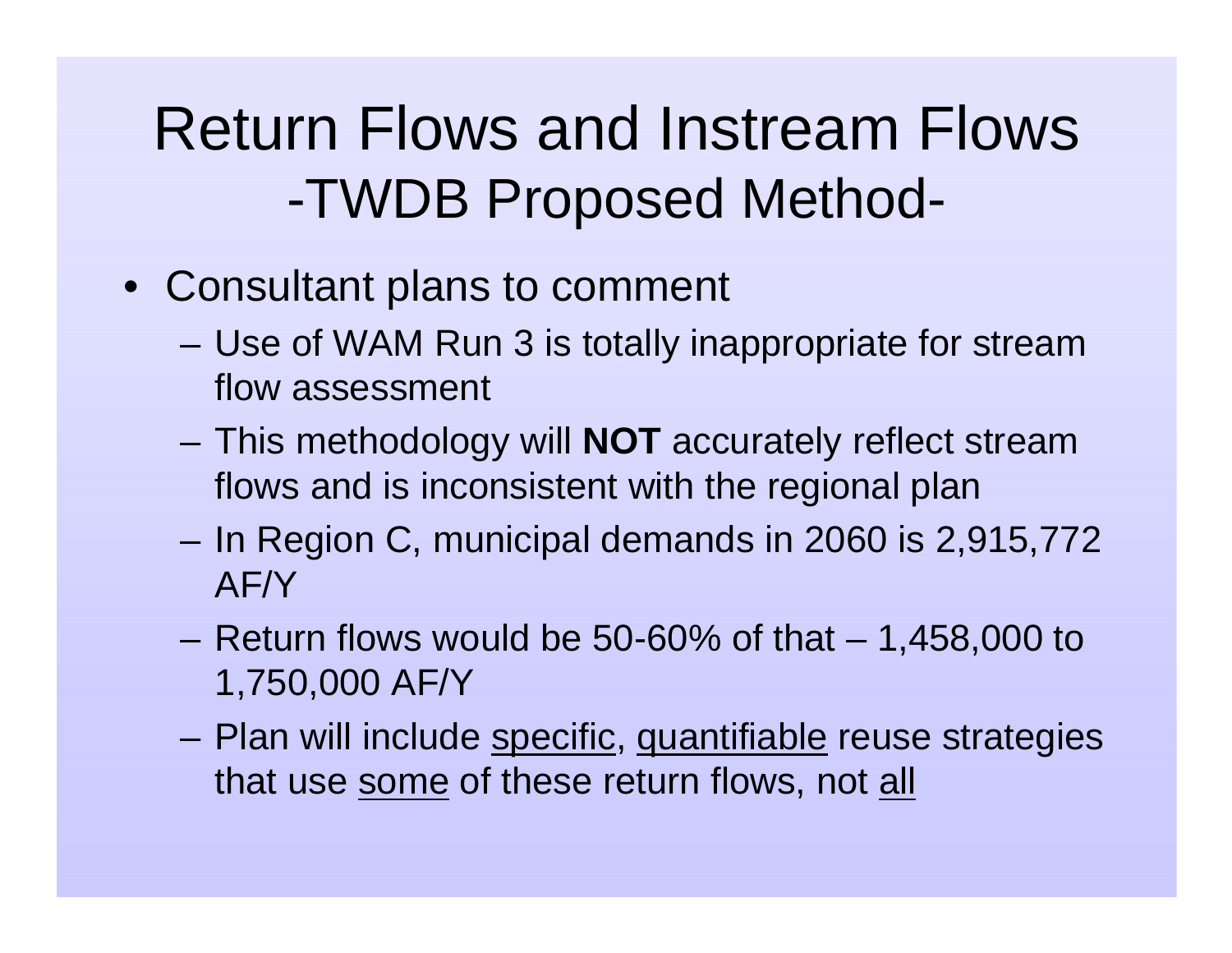#### Return Flows and Instream Flows

- – Assuming that the remaining return flows somehow disappear is inconsistent with the regional plan
- The modeling results will not be meaningful, so the consultant or others will have to do meaningful analysis
- – Without interpretation by the TWDB or RWPG, the potential for mis-interpretation is high
- – The proper approach is to start with WAM Run 8 and update to match the plan, including appropriate return flows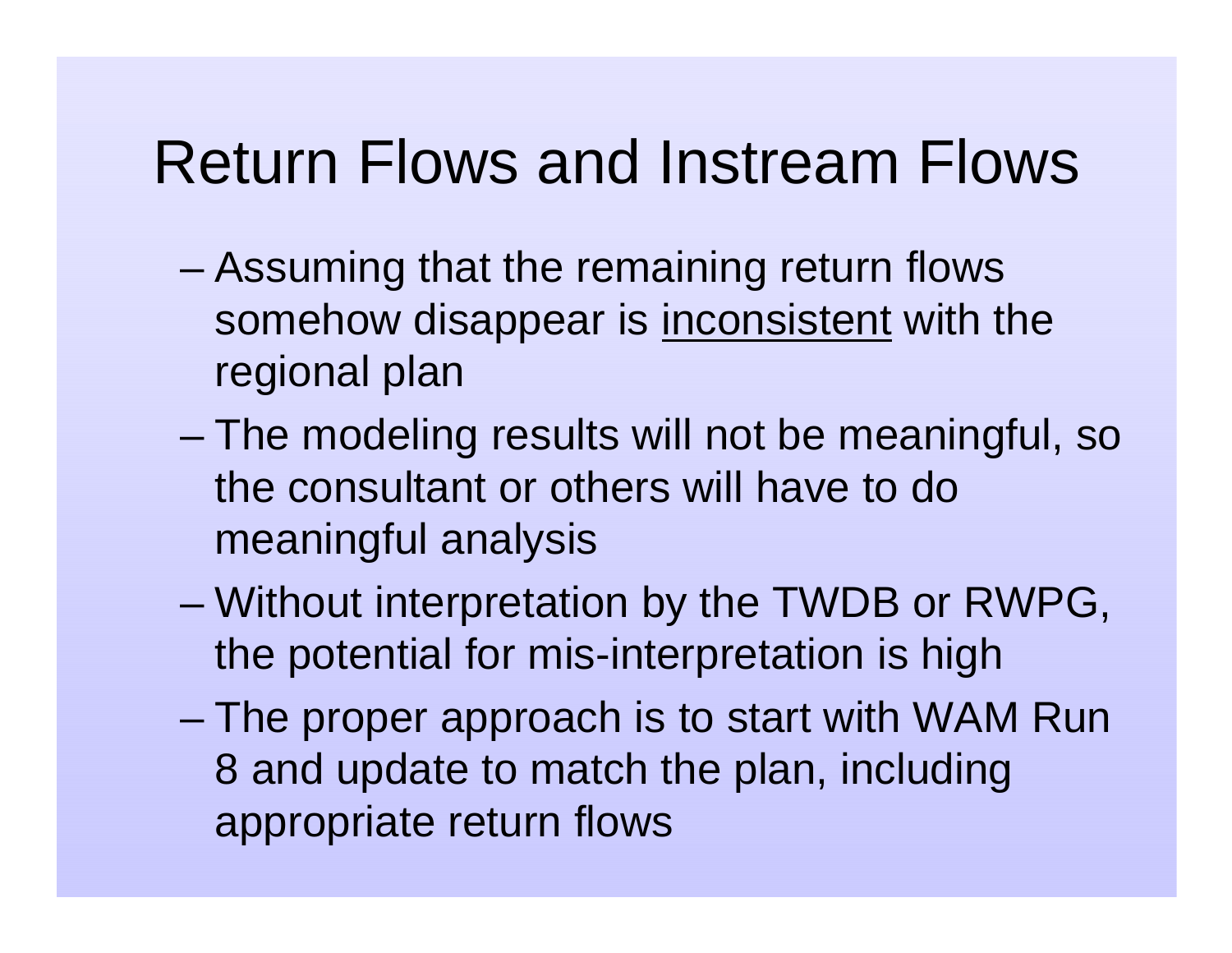#### Return Flows and Instream Flows

- TWDB wants gages to use in analysis for each basin in region
- Preliminary thoughts on gage recommendations
	- Trinity Basin
		- Fort Worth
		- Rosser
		- Oakwood
	- Brazos Basin none in Region C
	- Red Basin
		- Gainesville
	- Sabine Basin None in Region C
	- – Sulphur Basin
		- North Sulphur near Cooper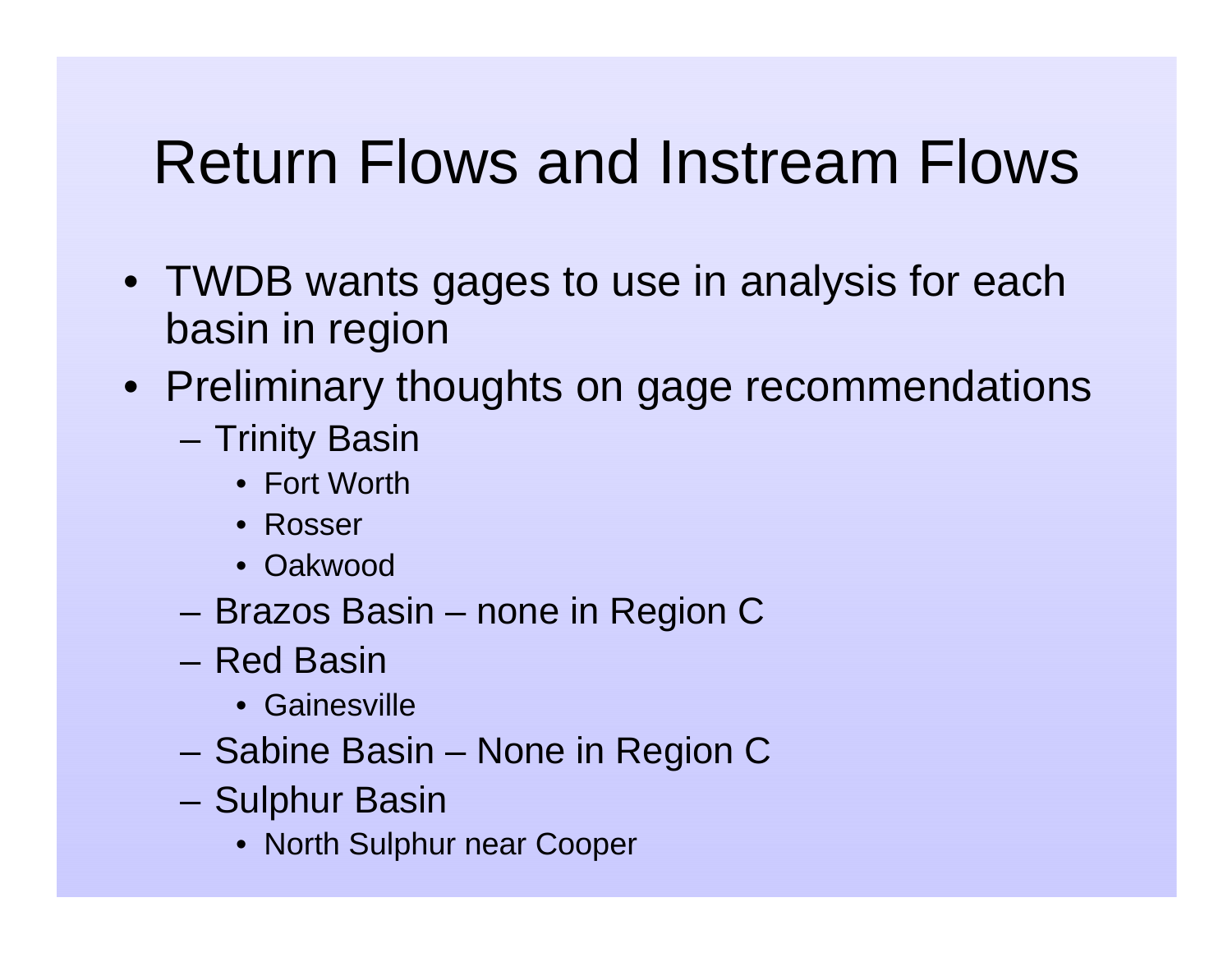Status of Water Needs Projections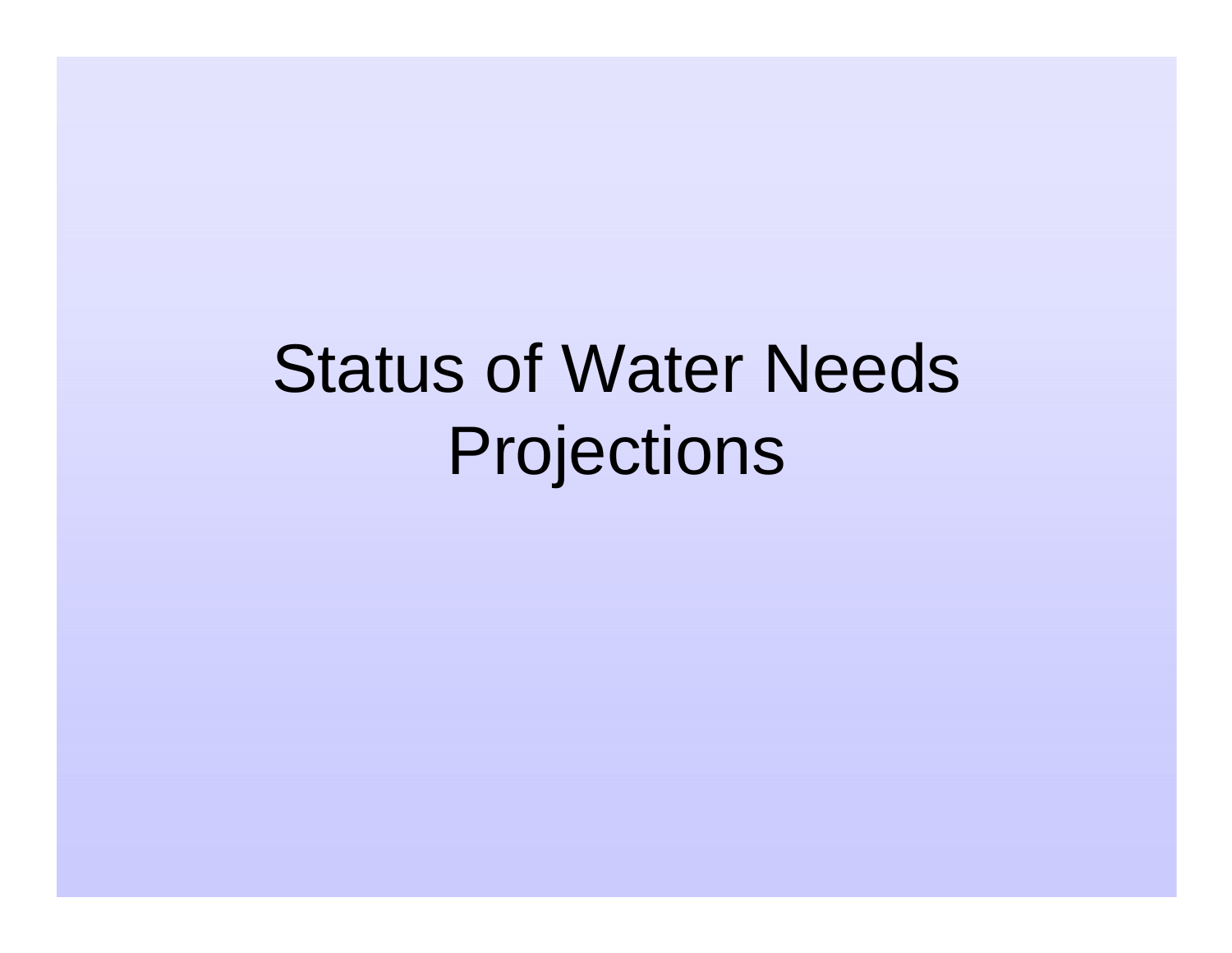## Water Needs Projections

- TWDB approved the Region C request for adjustments to water needs projections on November 19 with one exception
- Exception for entities split between regions gpcd in region with majority of population applied to both regions
	- Hickory Creek SUD
	- Johnson County Rural WSC
	- Mac Bee WSC
	- Caddo Basin SUD
	- Cash WSC
	- North Hunt WSC
- Bethel-Ash WSC
- Brandon-Irene WSC
- Burleson
- Flo Community WSC
- Mineral Wells.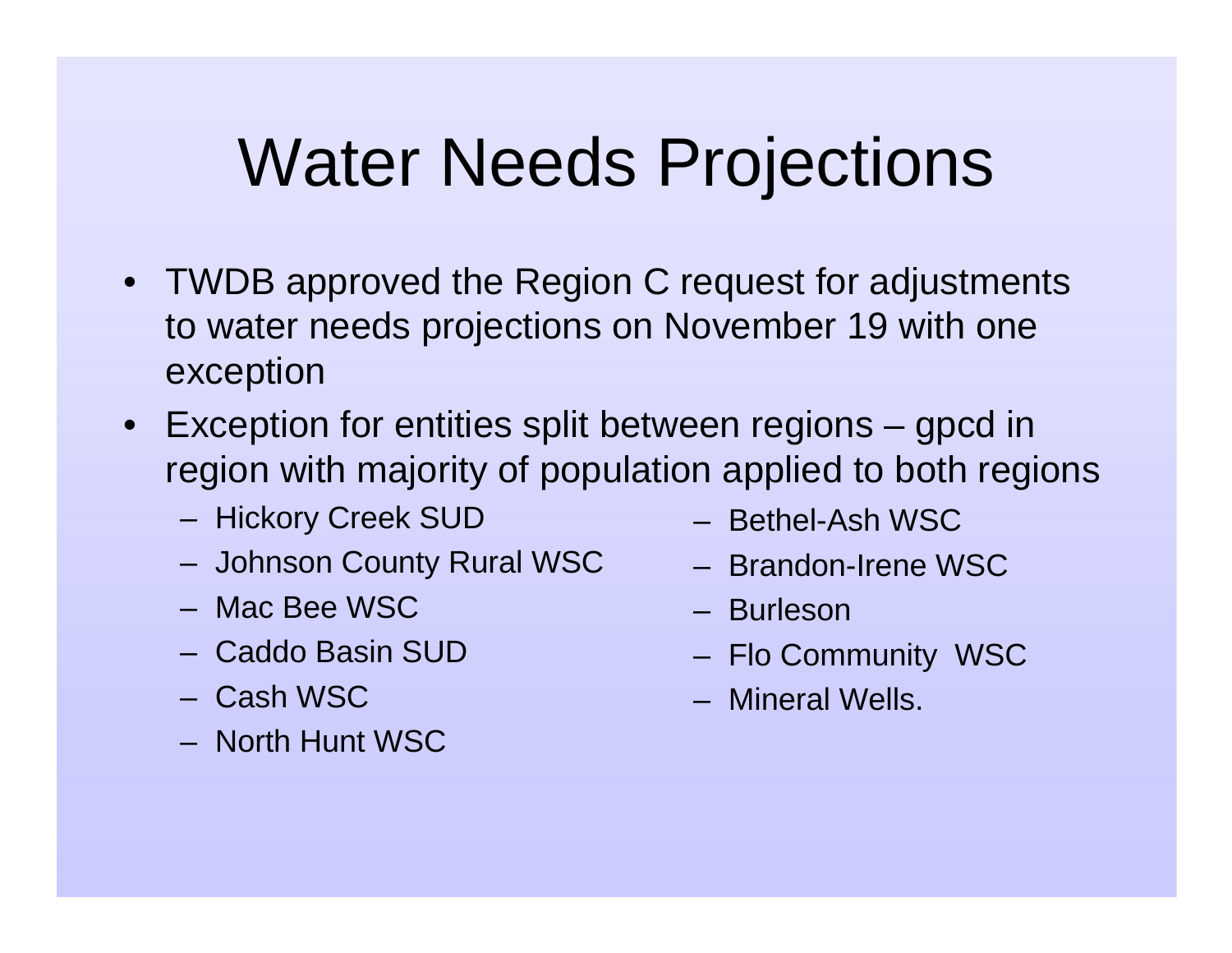## Water Needs Projections

• TWDB adjustment has minimal impact on Region C water needs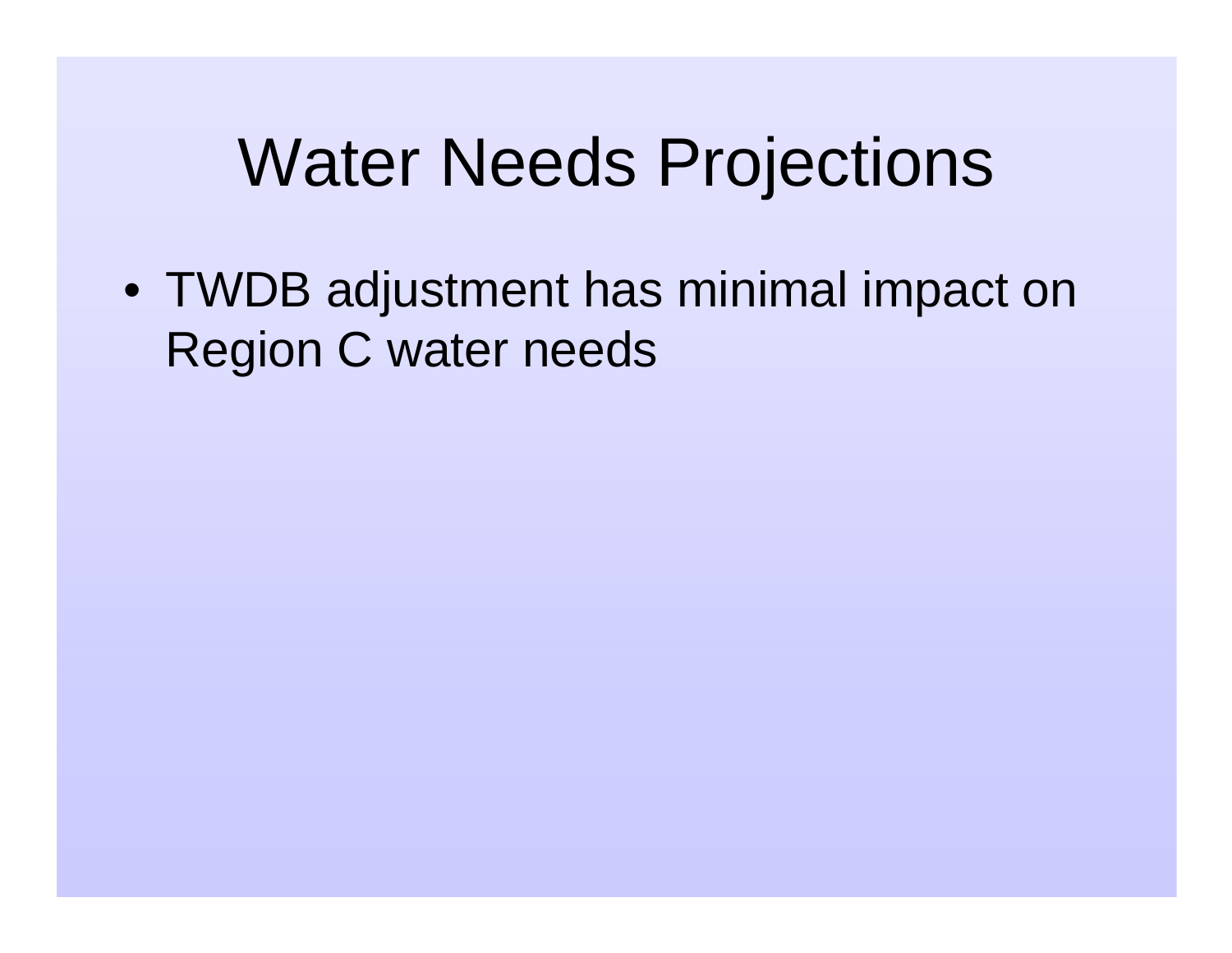### Status of Amendments

Anna and Athens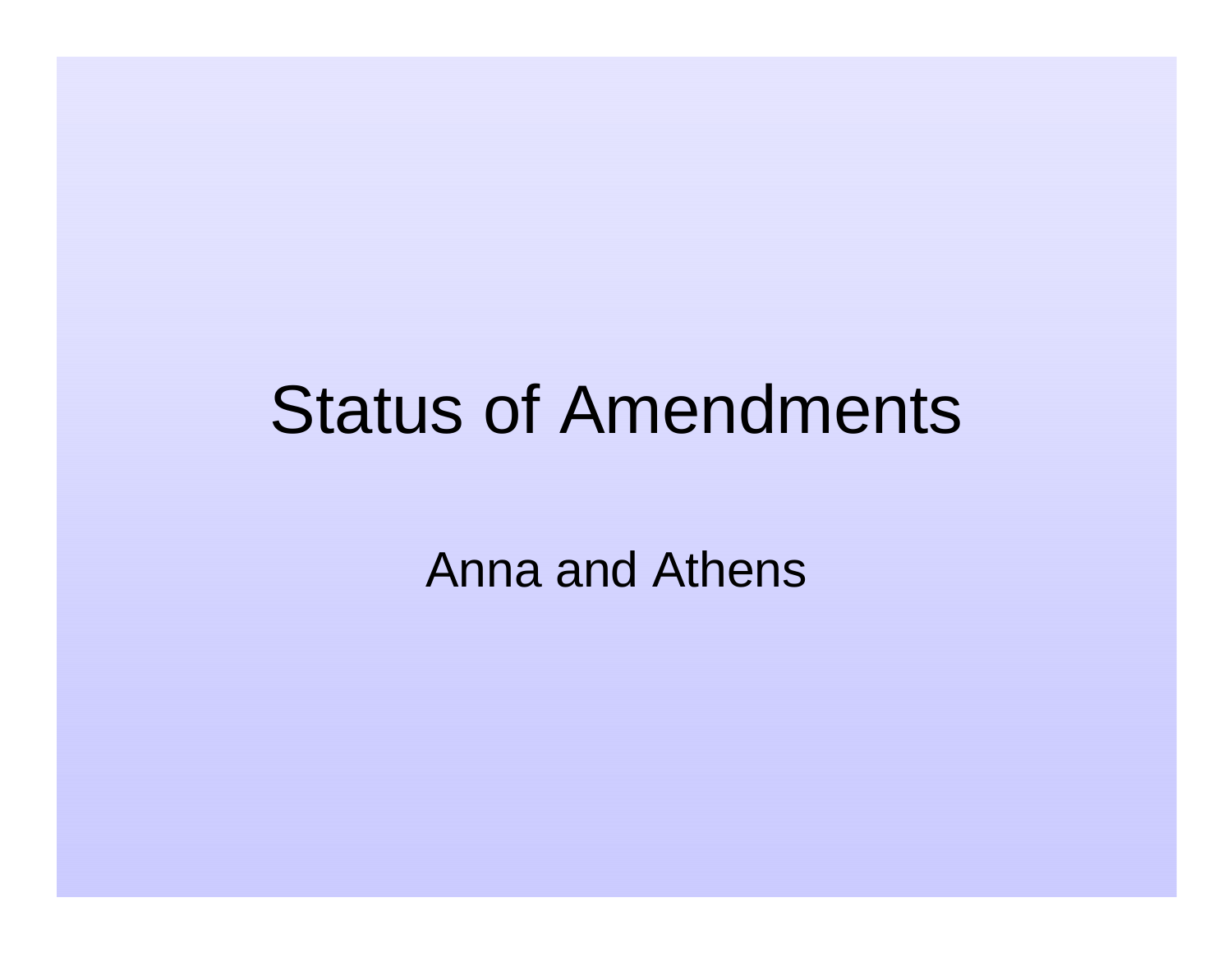## Amendments

- Anna and Athens amendments to the 2001 Region C Water Plan were approved by the TWDB in August and September
- Anna and Athens amendments to the 2002 State Water Plan were approved by the TWDB in November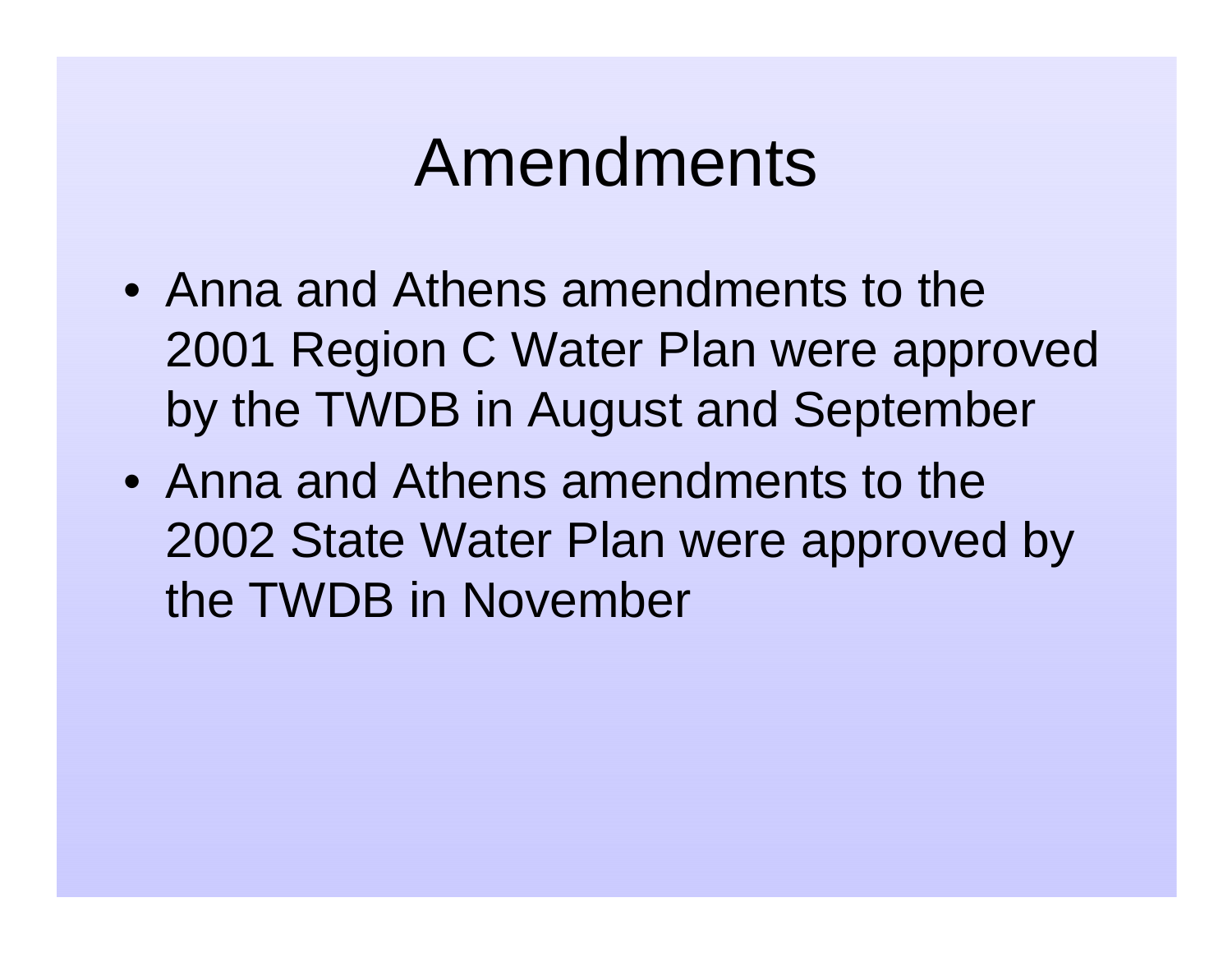Update on Task 3 Current Water Supplies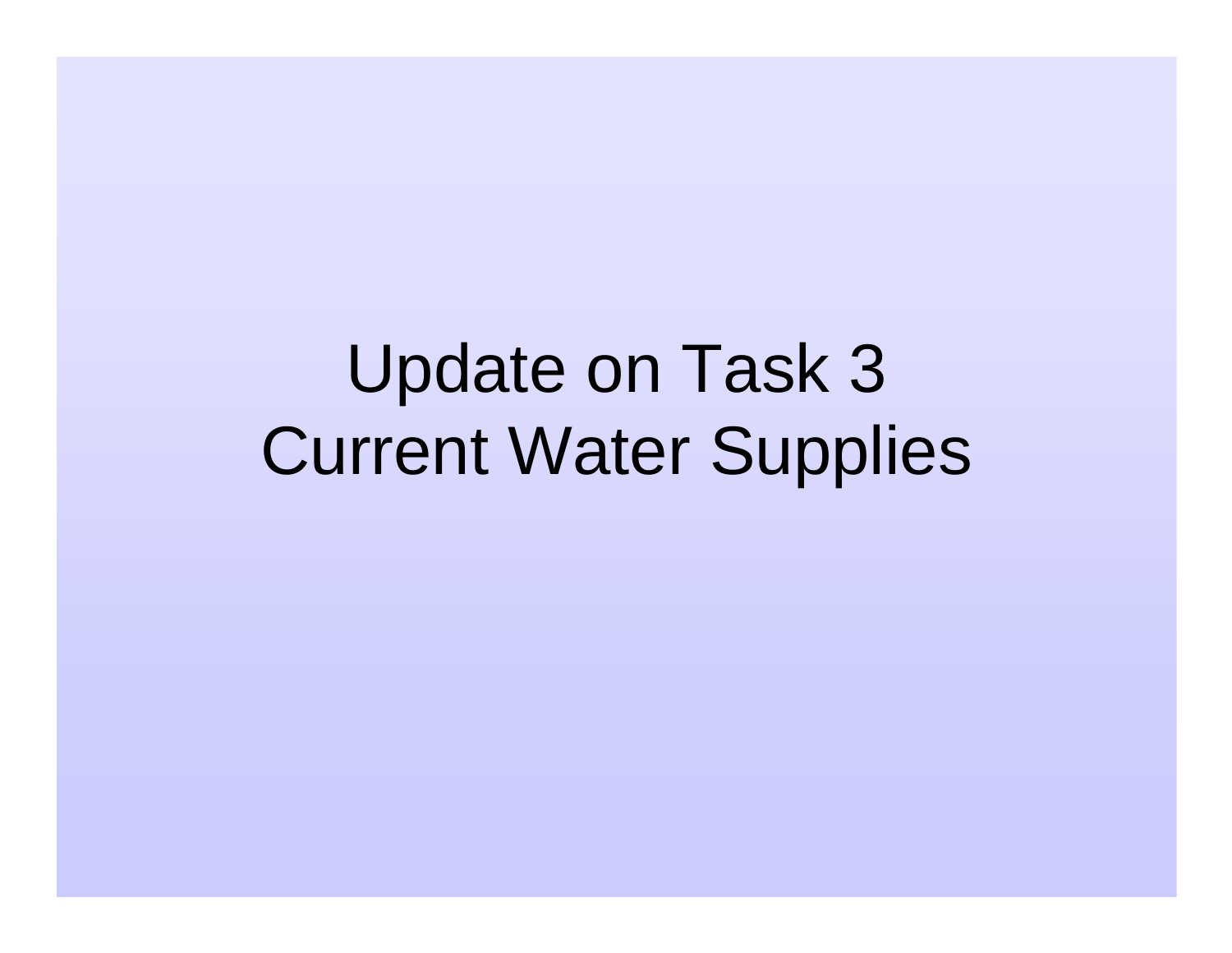#### Water Availability Models (WAMs)

- Finalizing surface water availability based on WAMs (Red River WAM is being corrected by TCEQ. Available mid-Feb)
- Plan to apply new COE survey of Lake Texoma to determine yield
- Assume that previous yields of other reservoirs in Red River Basin are still appropriate for time being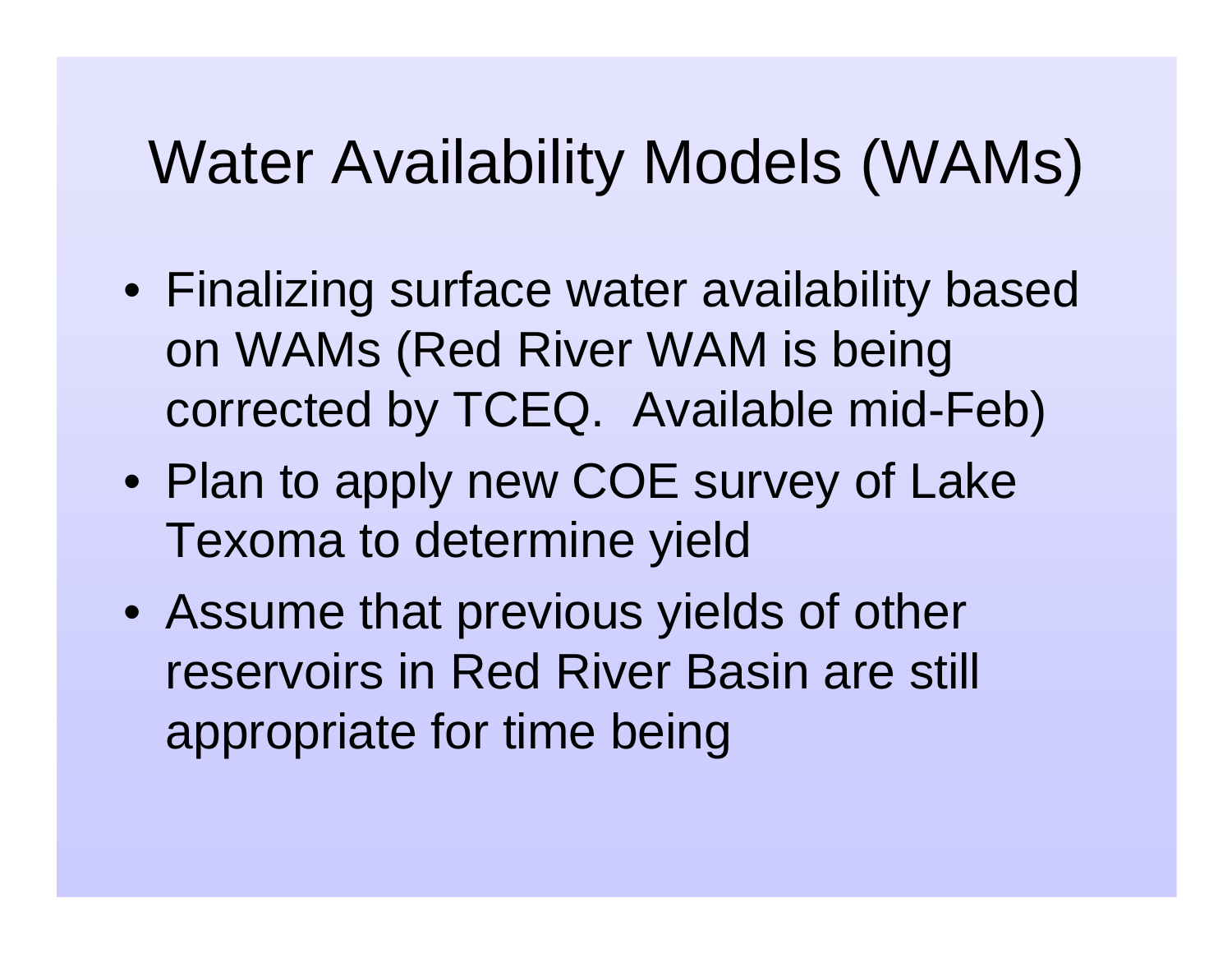## Groundwater Availability Model (GAM)

- Requested TWDB rerun both Northern and Central Carrizo-Wilcox GAMs with demands as approved in October
- TWDB expects runs to be complete in **January**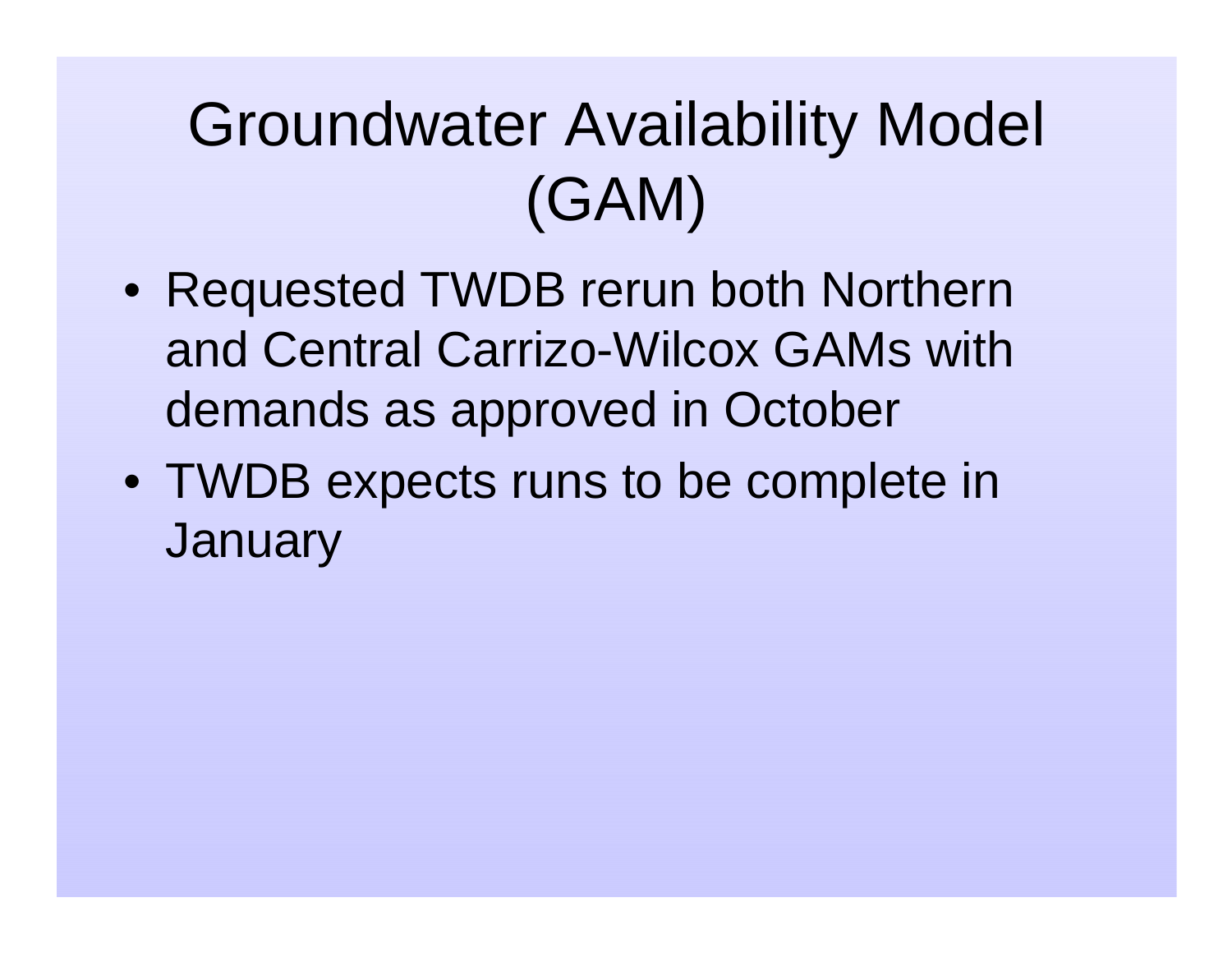## Current Capacity to Treat/Pump Water Supplies

- Reviewed TCEQ database and Region C survey responses to determine current water treatment plant capacities
- Reviewed Region C survey responses regarding groundwater information and contacted each groundwater user to verify data and seek additional information
- Information to be summarized in spreadsheet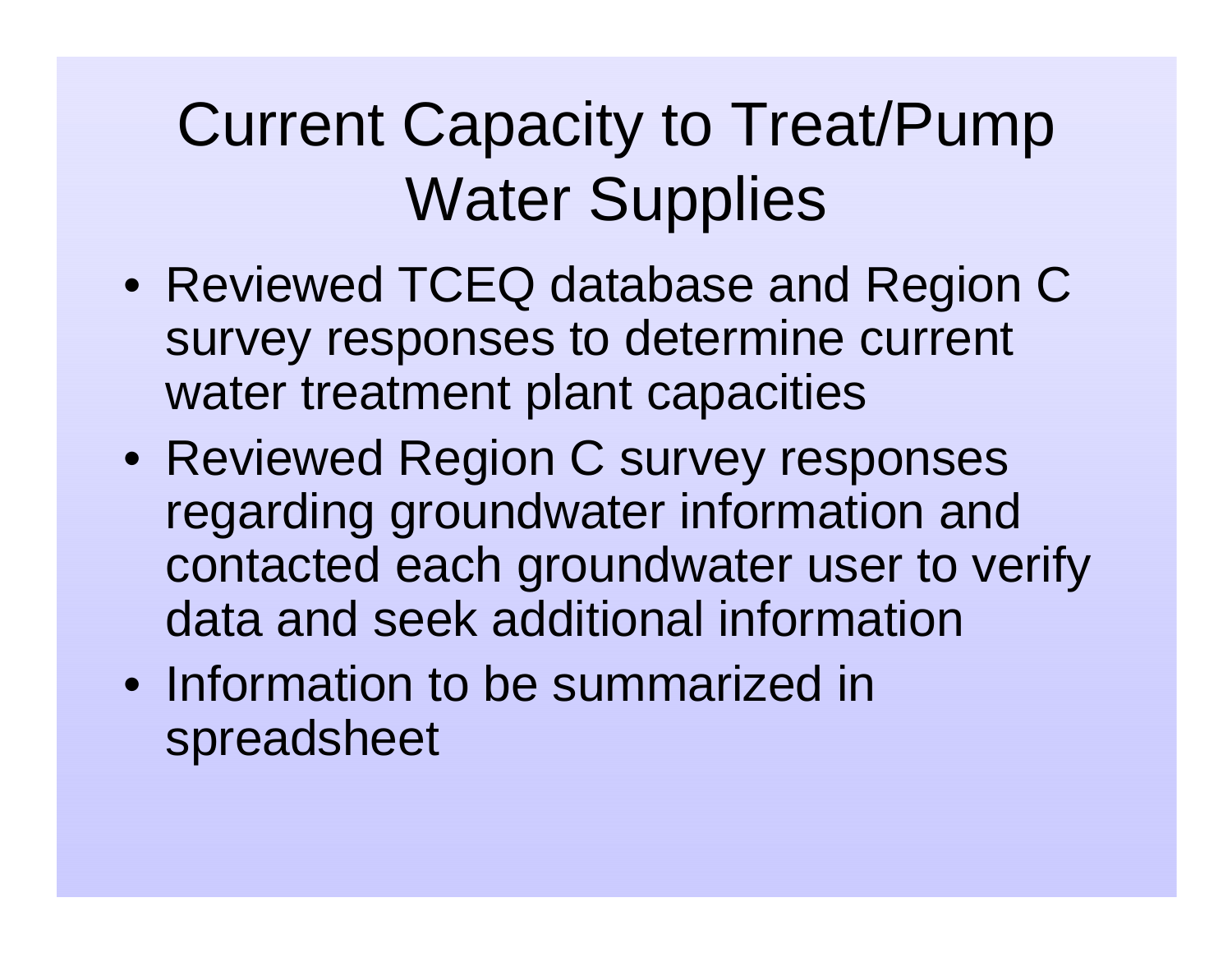## Impact of Recent Droughts

• Reviewing the impacts of recent droughts on the region (literature review)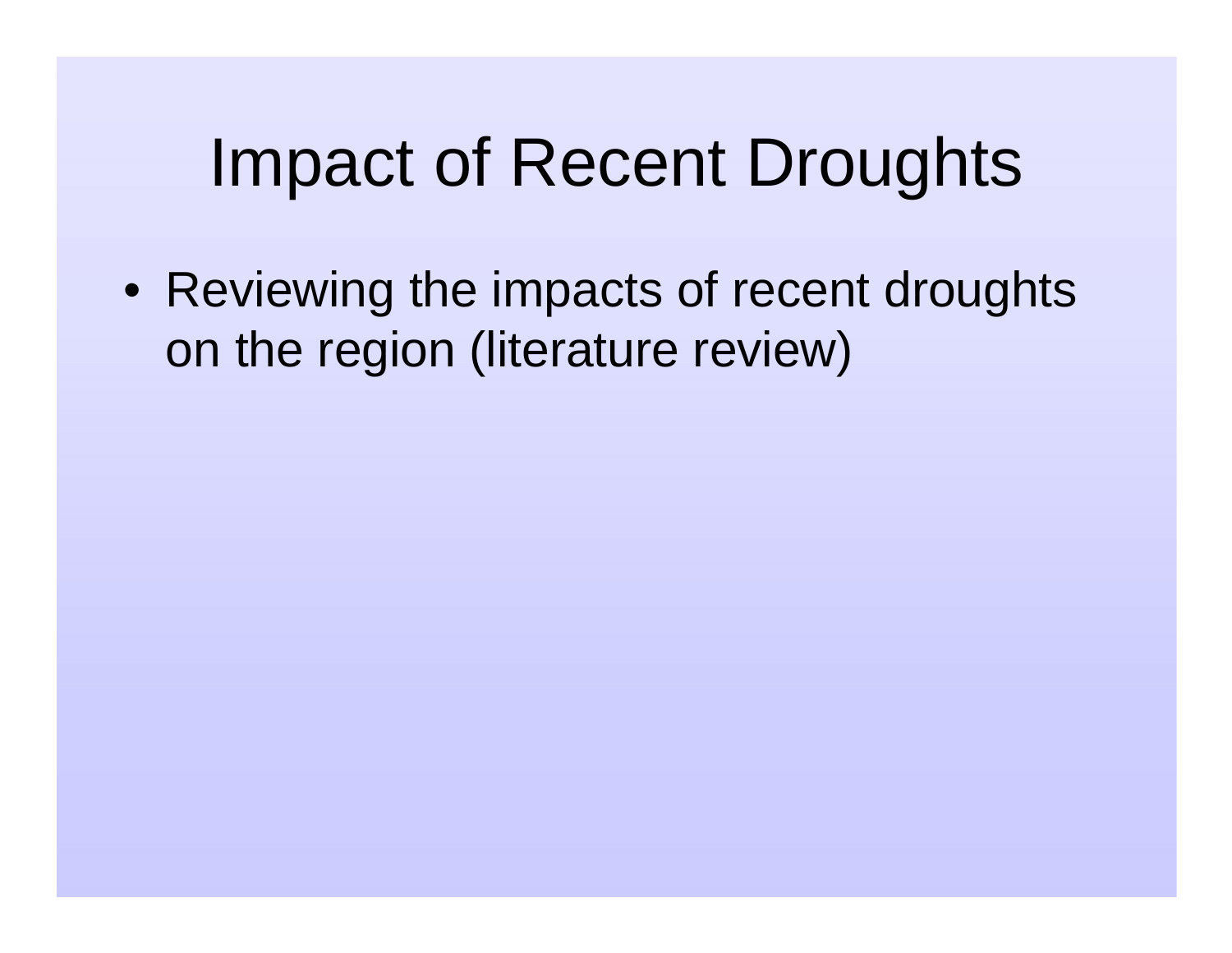## Schedule to Complete Task 3

- Complete groundwater availability for Trinity, Woodbine and other aquifers by the end of December
- Finalize spreadsheet of treatment/pump capacities by end of December
- Complete study of impacts of recent droughts by end of December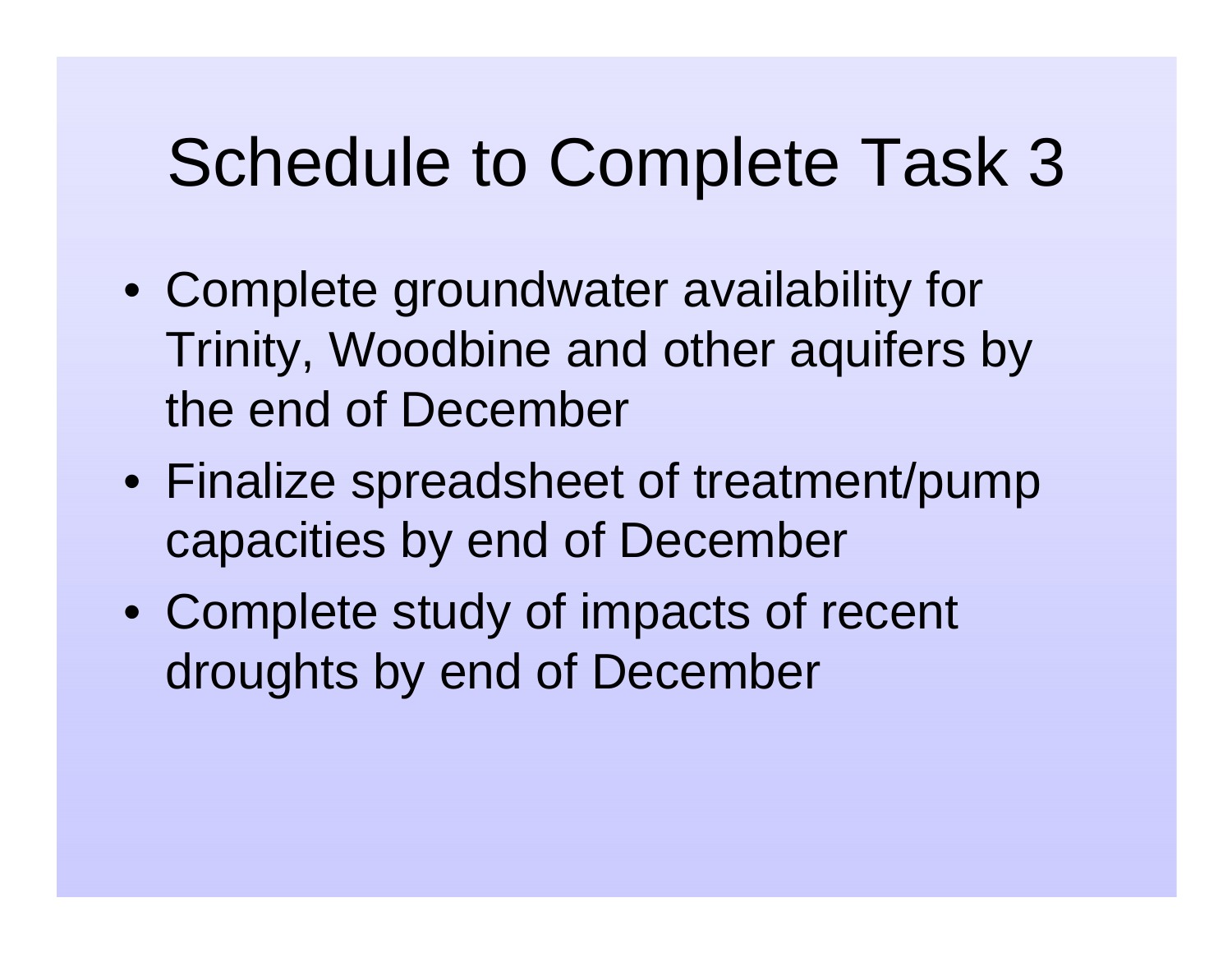# Schedule to Complete Task 3

- Complete WAM analysis beginning of **January**
- Complete Carrizo-Wilcox groundwater availability depending on GAM results in **January**
- Send out summary to WUGs in early 2004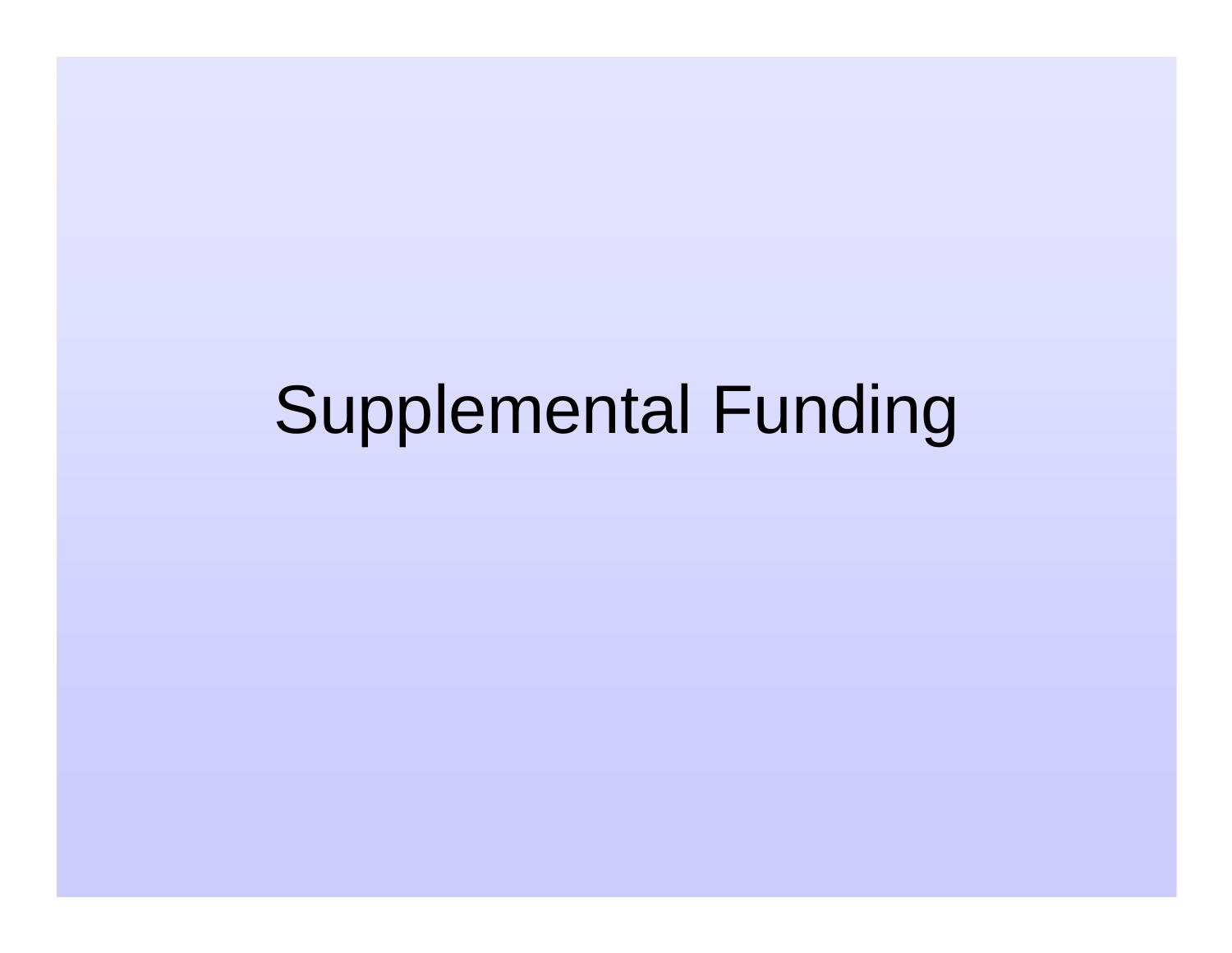- TWDB released memo on December 2 regarding supplemental funding
- $\bullet$ \$1.6 million available
- Timeline:
	- – TWDB plans to publish Request for Proposals (RFP) in late January/early February
	- –RWPG proposals due April 1, 2004
	- TWDB will consider funding requests in May
	- Contract amendments will be executed upon approval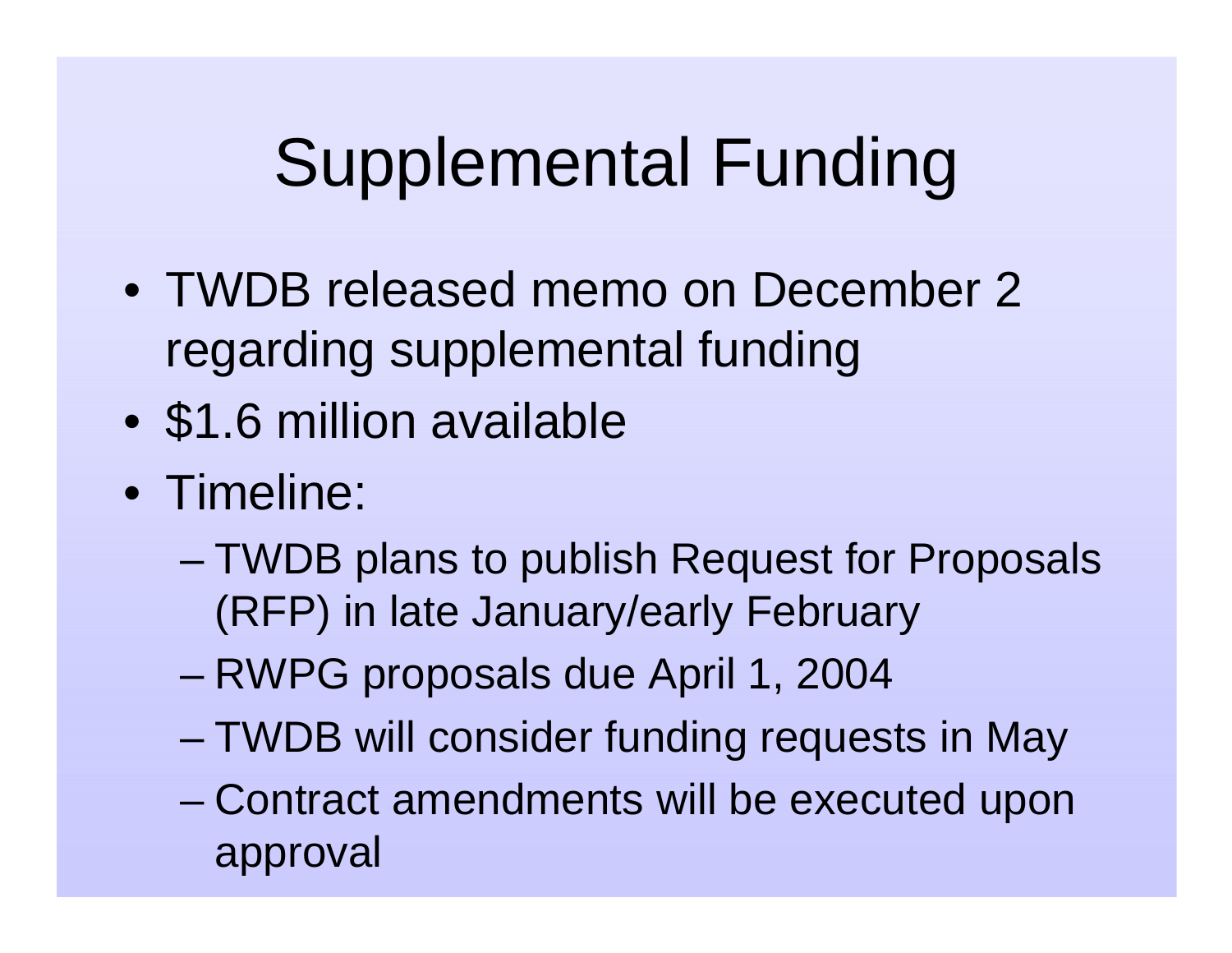- Available for addressing changed conditions
	- – Unanticipated changes to the amount of water supply available to meet needs
		- Oklahoma unavailable
		- Lowered Carrizo-Wilcox aquifer supply
	- – Unanticipated changes to the volume or magnitude of water supply needs due to greater than anticipated population growth or water demands
		- Increased demands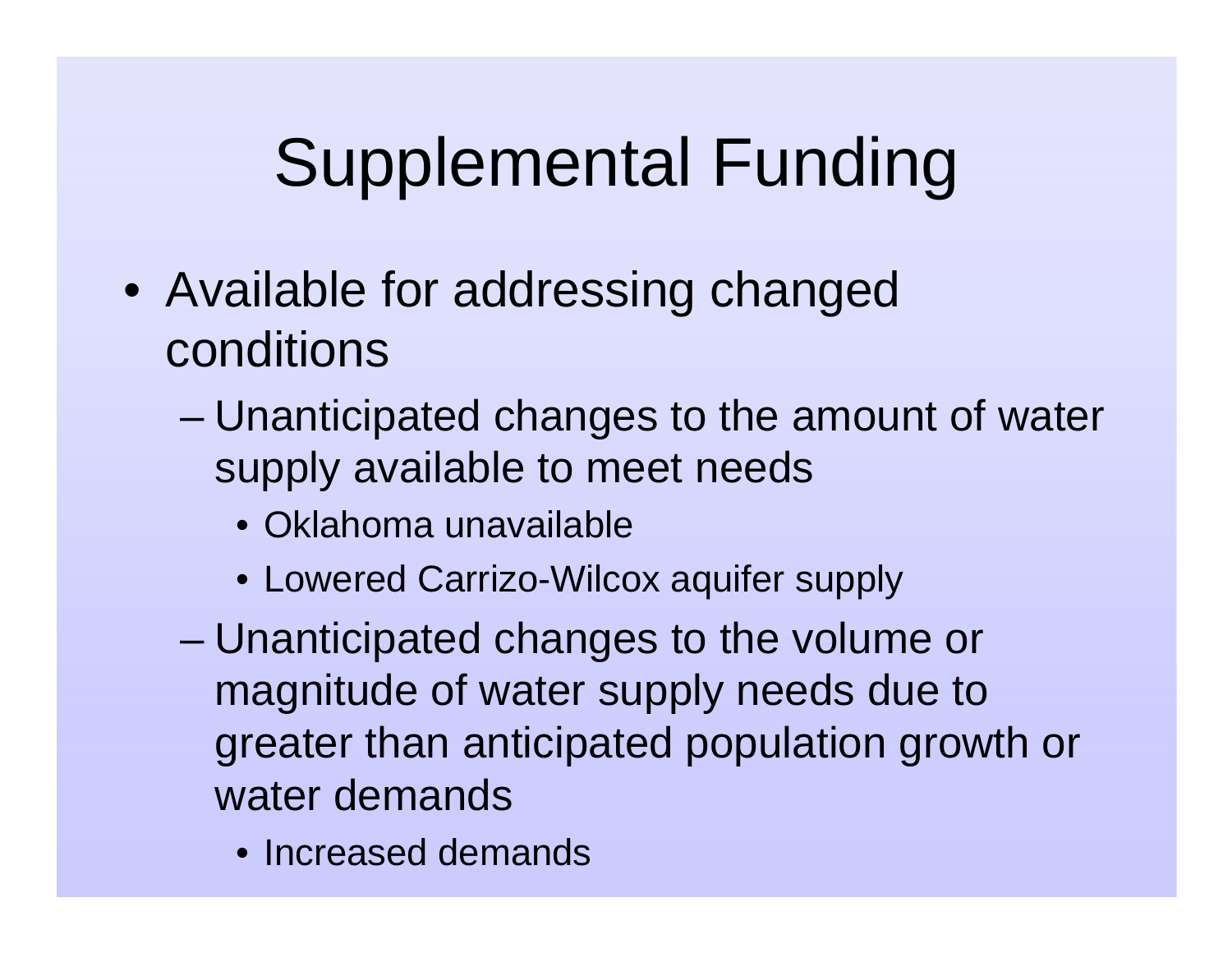- – Development of new technology or availability of new supplies to meet water supply needs that were not recognized when the original scope of water was developed
	- Desalination and Texoma
	- New conservation methods
	- Additional reuse
	- Wright Patman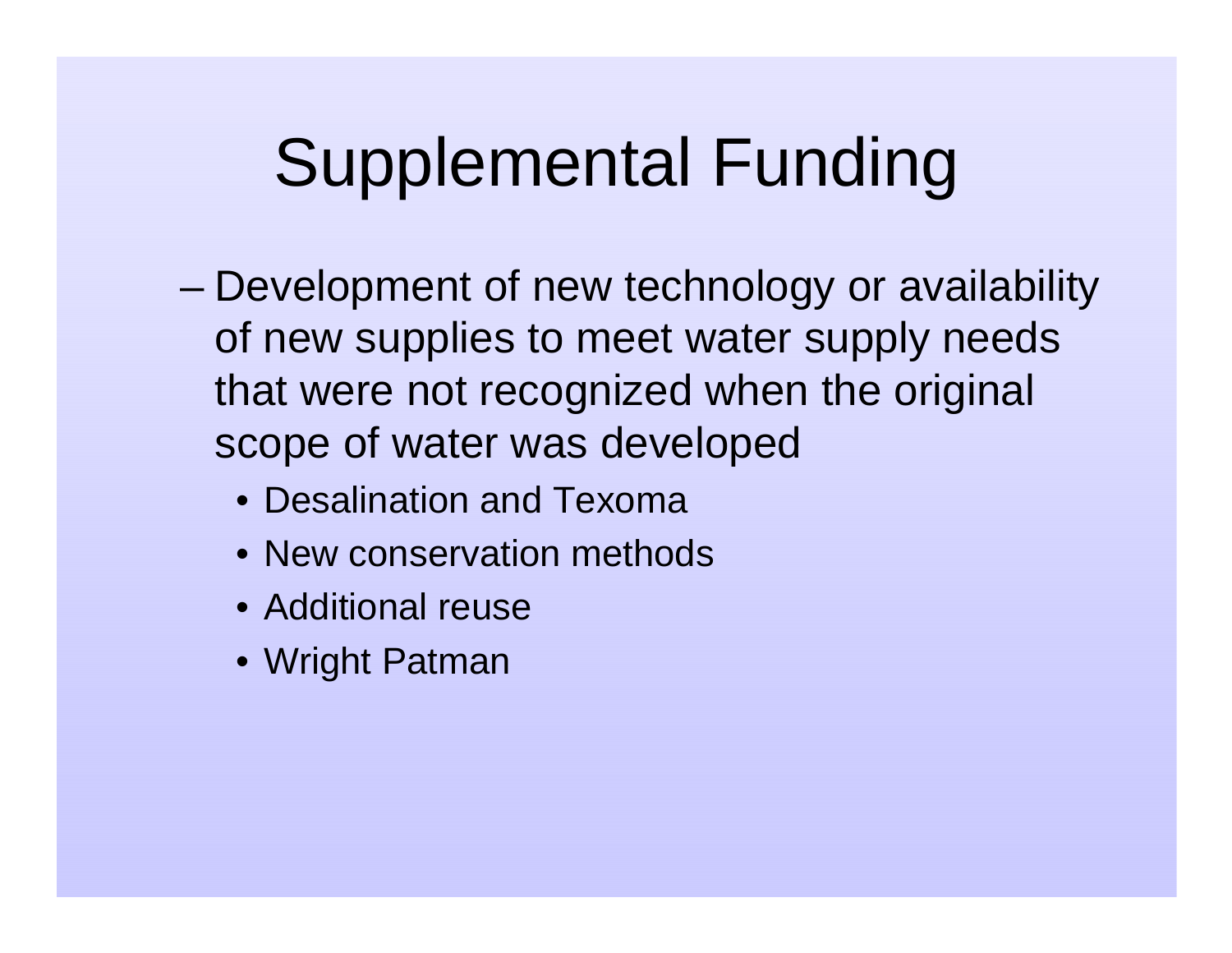- Potential projects
	- Reimbursement for costs associated with Anna and Athens amendments
	- Additional water conservation studies not addressed by the TWDB's water conservation report
	- Additional reuse studies
	- Desalination of Texoma water
	- –Wright Patman reallocation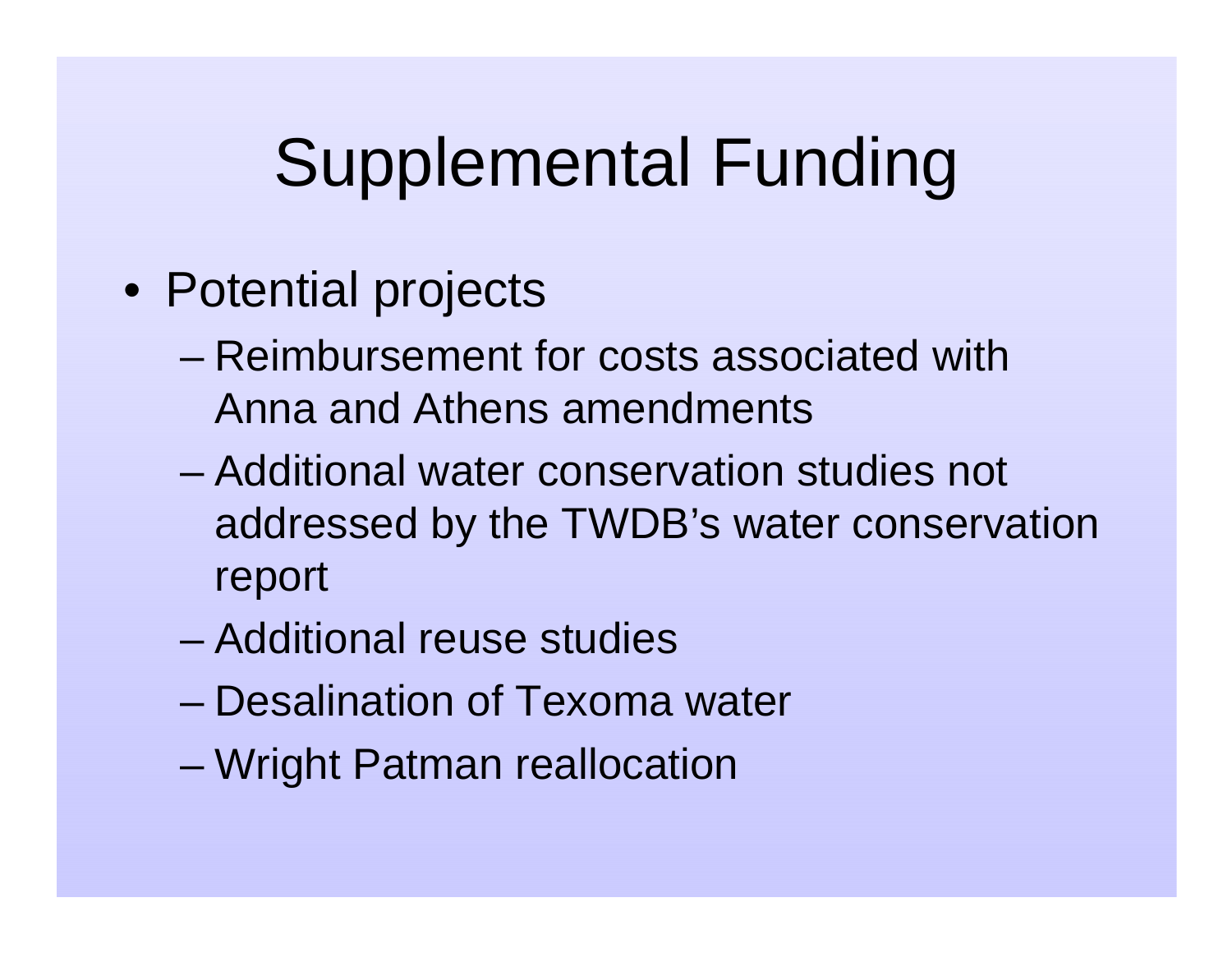## Water Conservation Activities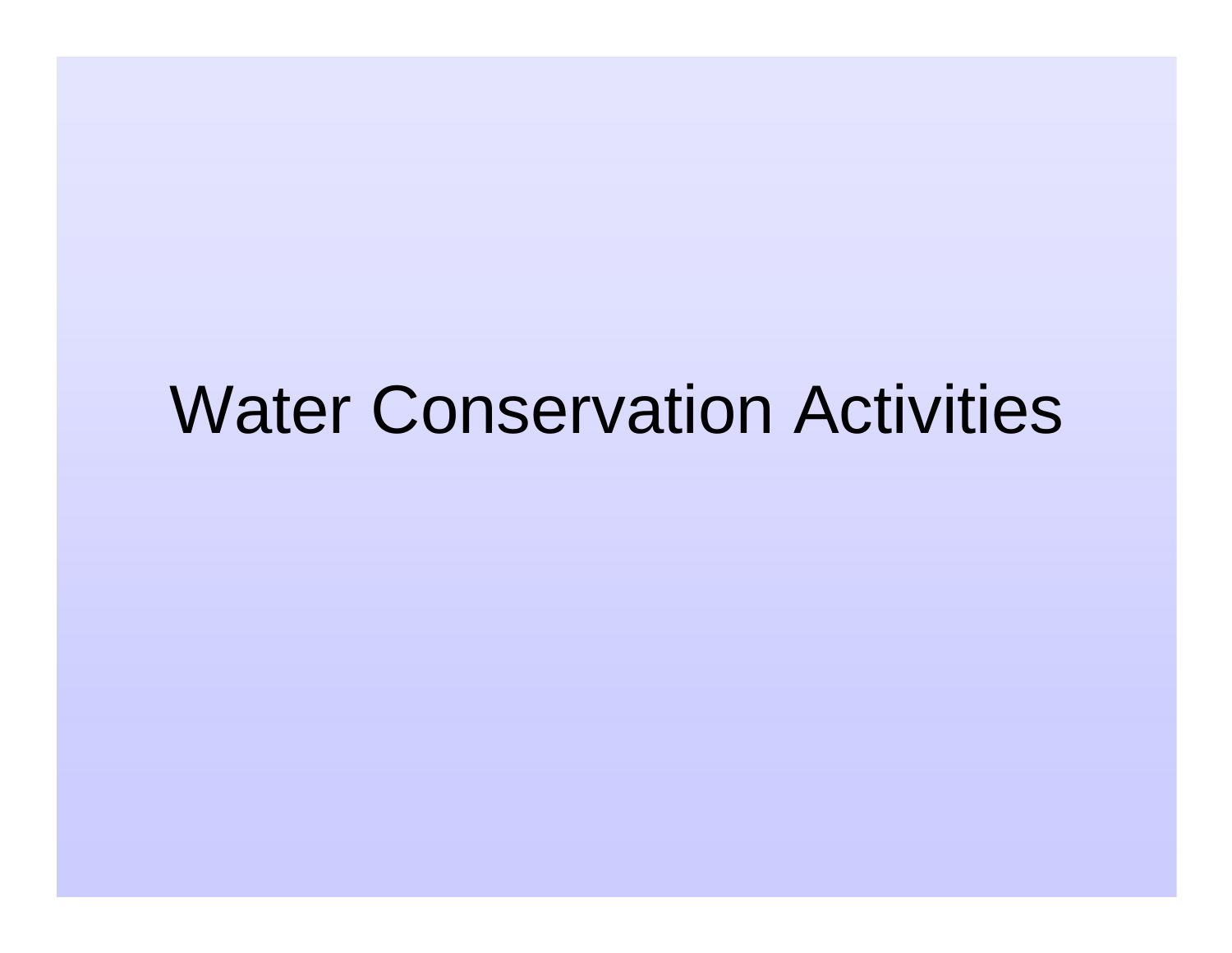## Water Conservation Activities

- Neighborhood study
	- –Received all water usage data as of 12/5/03
	- –Beginning analysis
- Gathering available water conservation plans with the intent of summarizing existing water conservation efforts
- Developing model municipal water conservation plan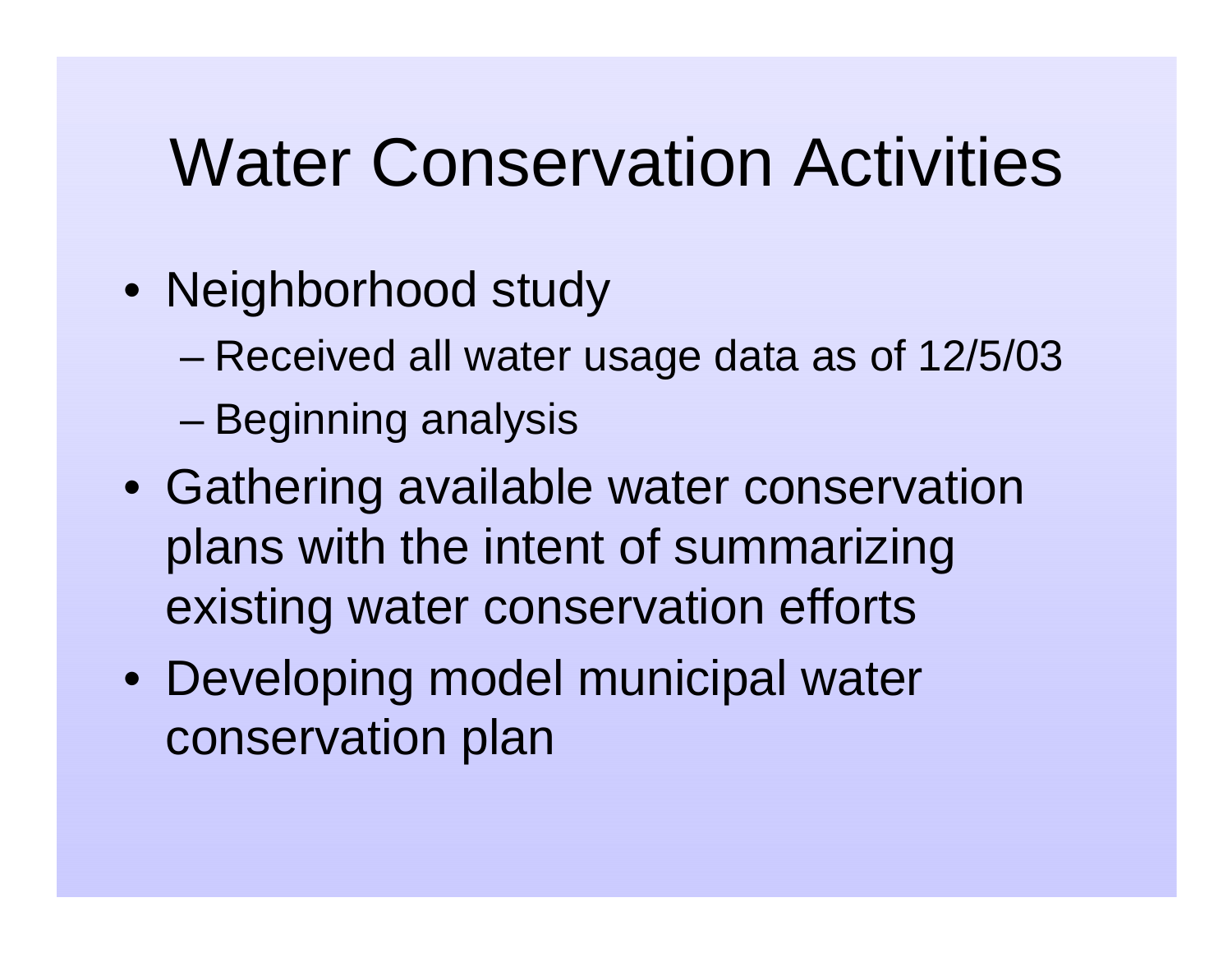# Process to Screen Water Management Strategies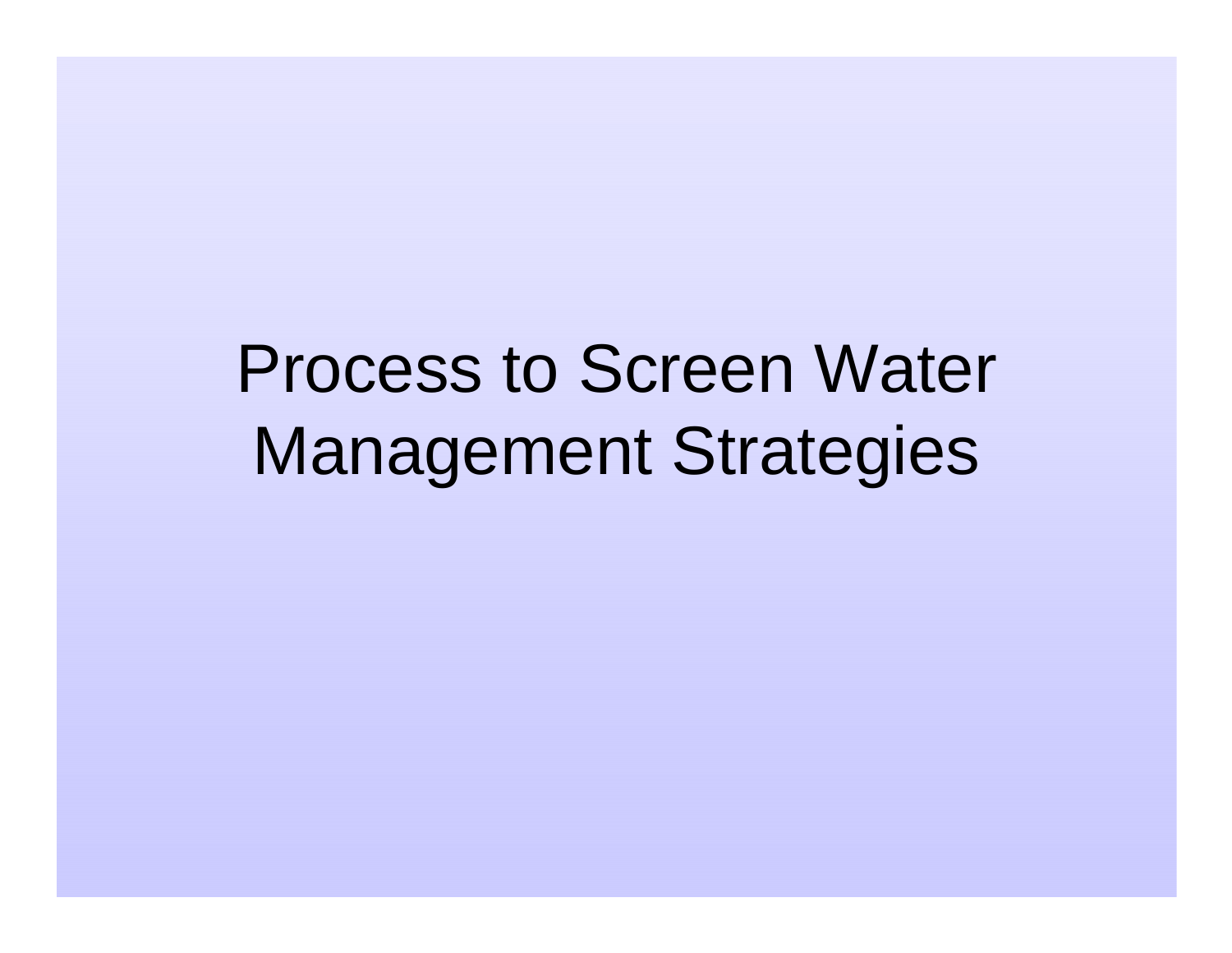Process to Screen Water Management Strategies

- TWDB requirement to discuss screening strategies in a RWPG meeting
- Each RWPG may determine its own screening criteria to decide which projects will be studied and considered as water management strategies
- TWDB has specified certain water management strategies that each RWPG must address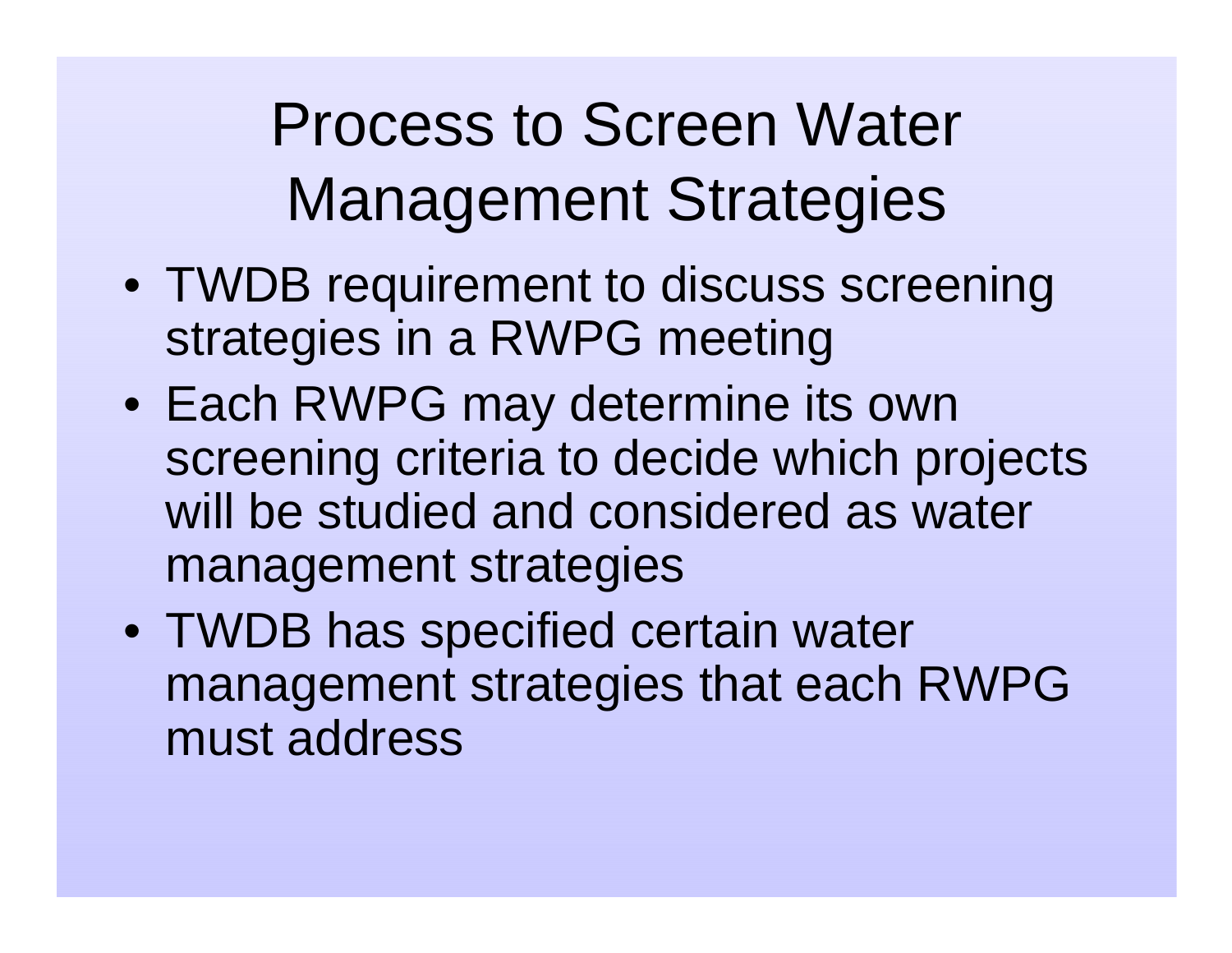Process to Screen Water Management Strategies

- Draft document discussing our initial recommendations
- Basic understanding:
	- Only identify strategies to meet a "need"
	- –List potential strategies to meet needs
	- – Screen strategies with RWPG technical committee for feasibility and evaluation
	- – Present final list of potential feasible strategies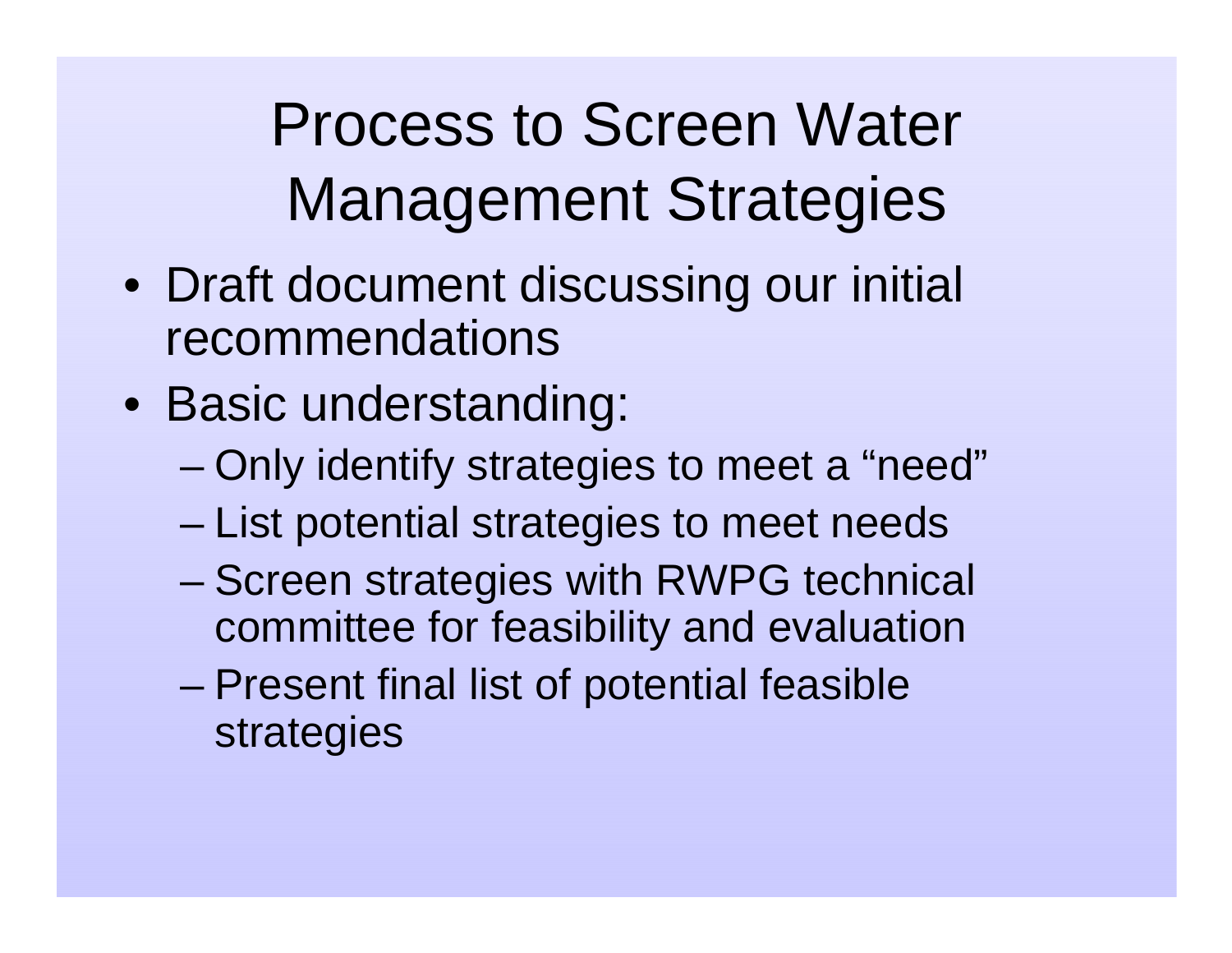# Screening Criteria

- In general, a feasible strategy
	- must have an identified sponsor or authority
	- must consider the end use (water quality, distance to end use)
	- – should provide a reasonable percentage of the projected need (except conservation, which will be evaluated for all needs)
	- must meet existing federal and state regulations
	- must be based on proven technology
	- must be politically and culturally acceptable
	- must be appropriate for regional water planning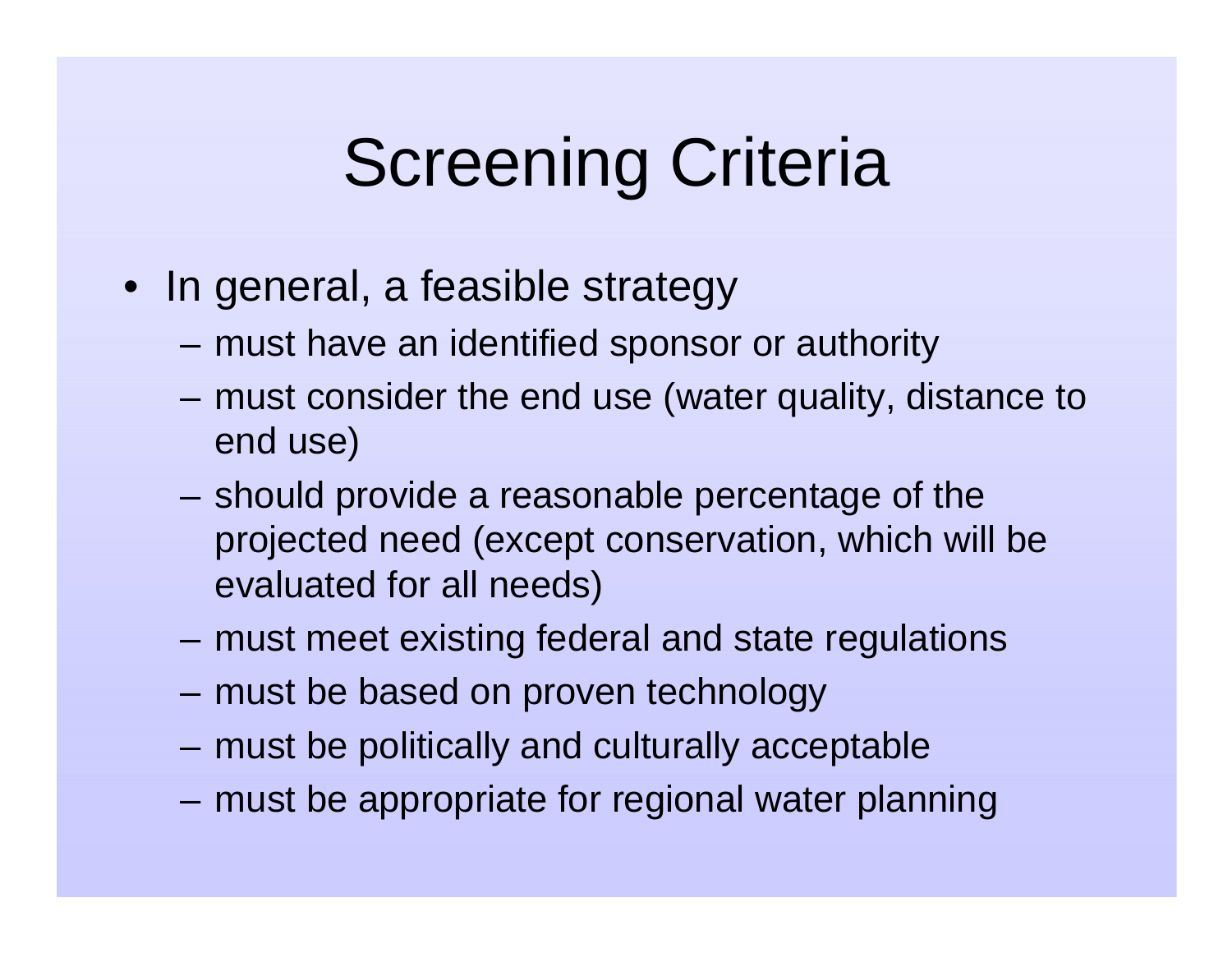- Water conservation (must be considered for every identified need)
- Drought management measures
- Wastewater reuse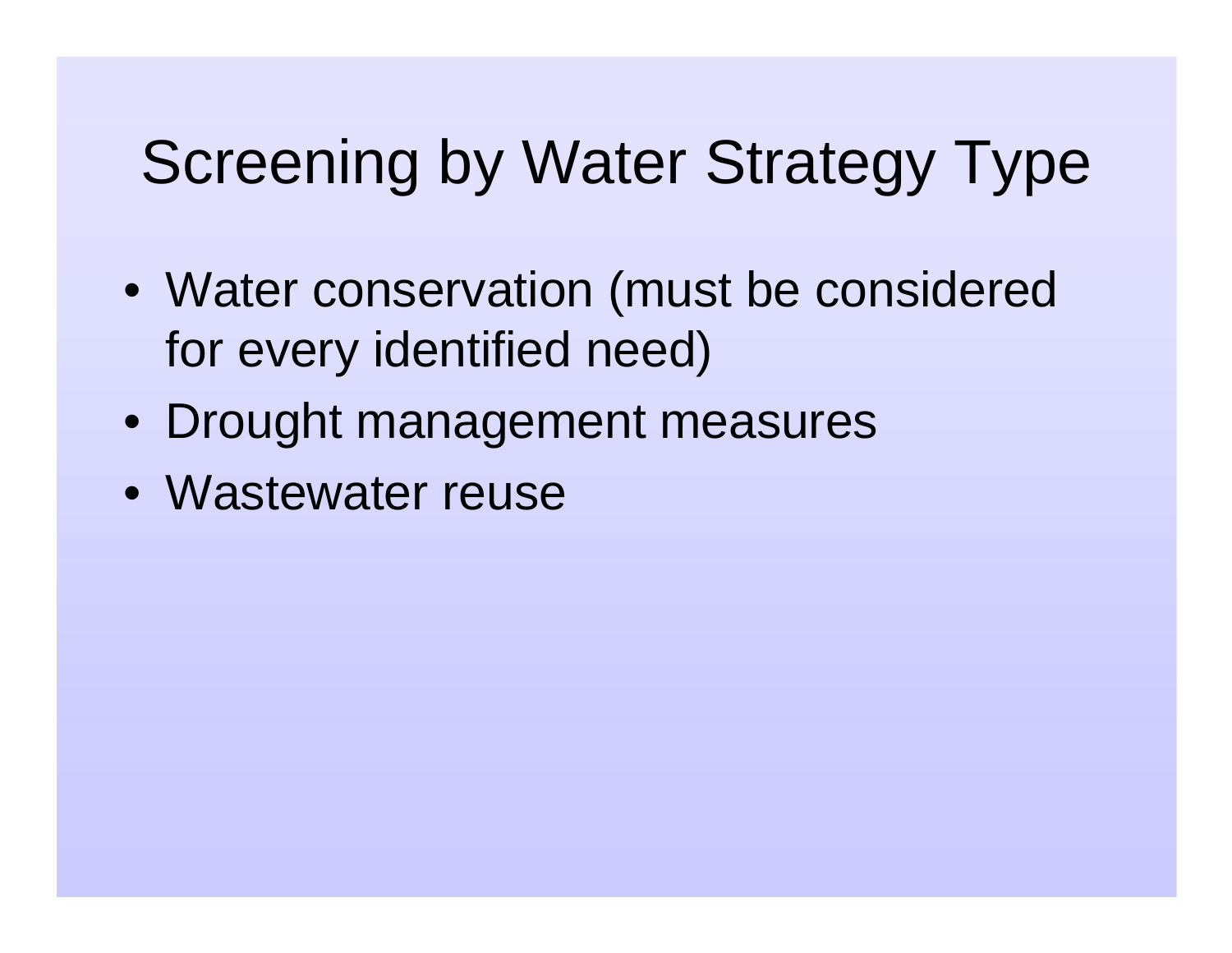- Expanded use of existing supplies
	- –System operation
	- – Conjunctive use of groundwater and surface water
	- –Reallocation of reservoir storage
	- Voluntary redistribution of water resources
	- Yield enhancement
	- –Water quality improvement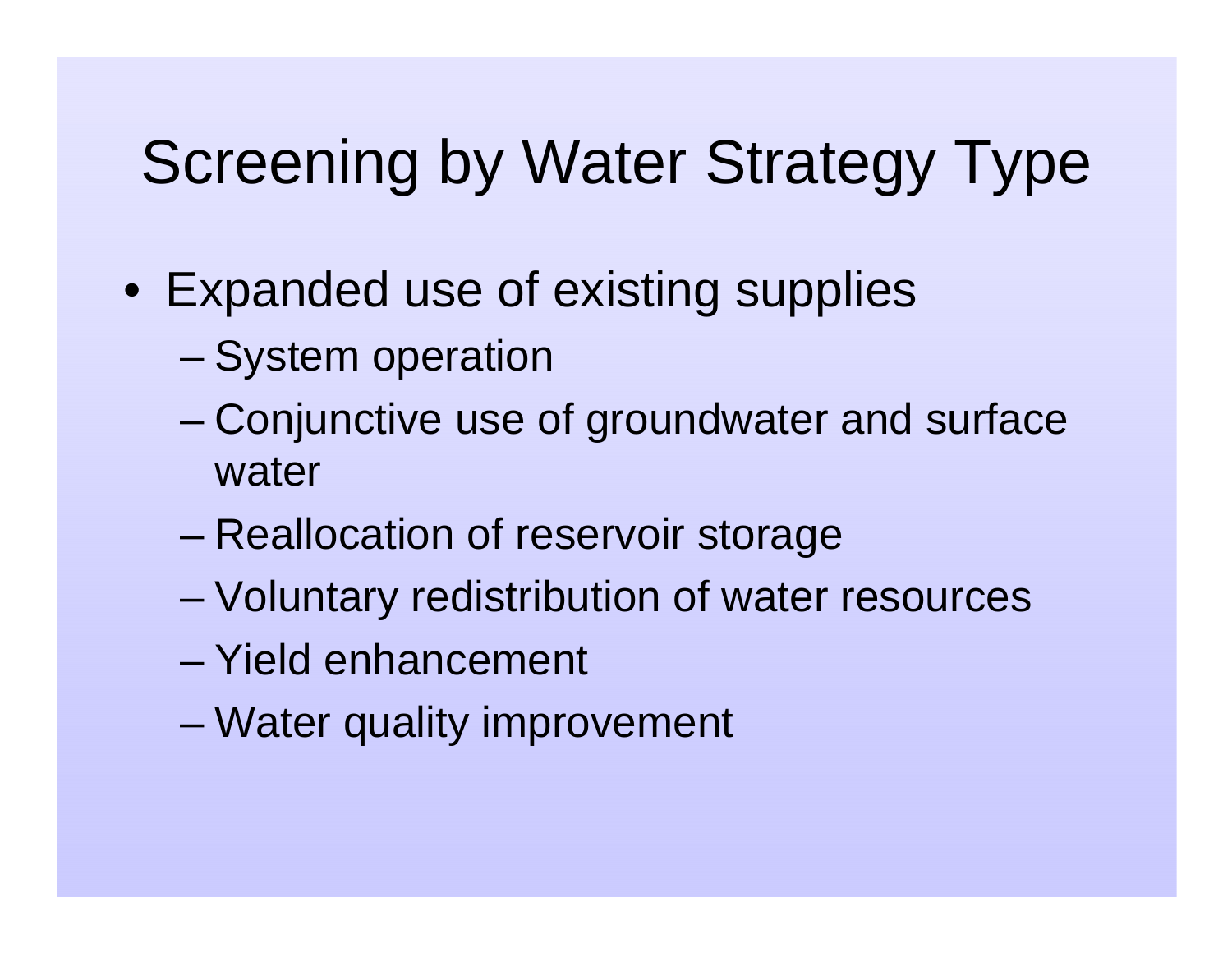- New supply development
	- Surface water resources
	- Groundwater resources
	- Brush control
	- –Precipitation enhancement
	- Desalination
	- –Water right cancellation
	- –Aquifer storage and recovery (ASR)
- Interbasin transfers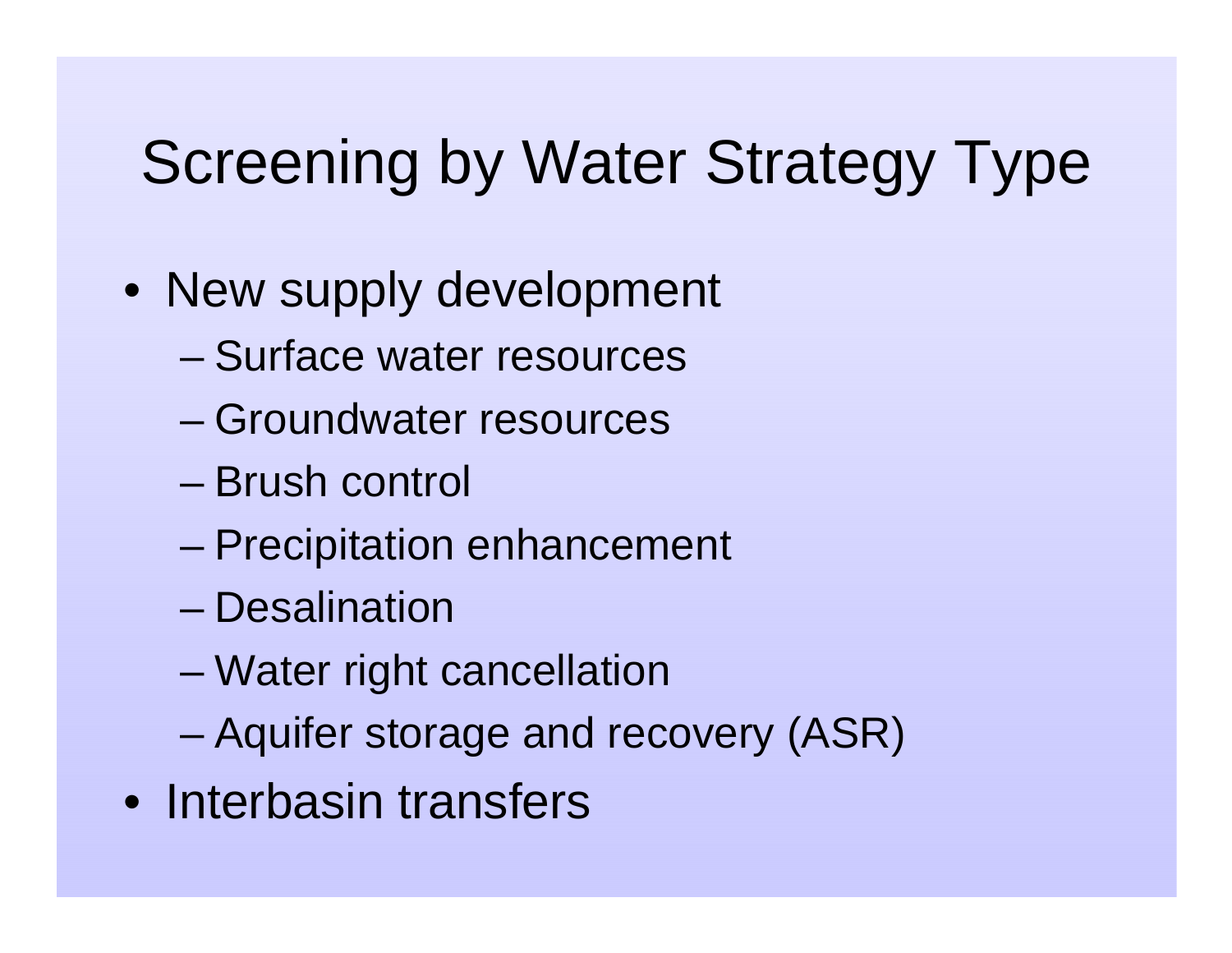• Provided a memo summarizing the RCWPG's decision on the types of water management strategies in a memo dated May 29, 2003 and presented to the RCWPG on June 23, 2003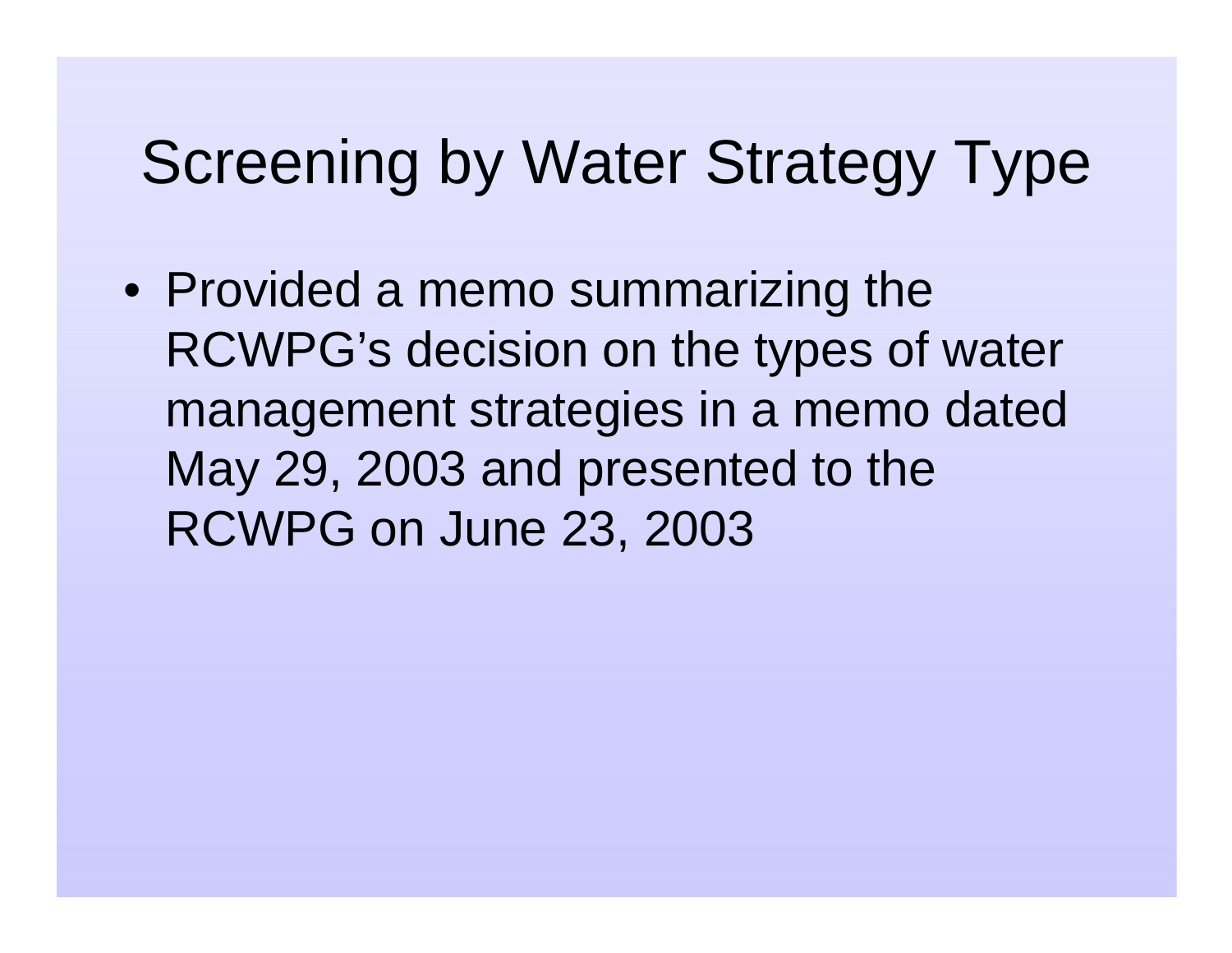# Screening Criteria Schedule

- Consultants would like input from the RCWPG by January 9, 2004
- Consultants will finalize and seek approval of screening process at next RCWPG meeting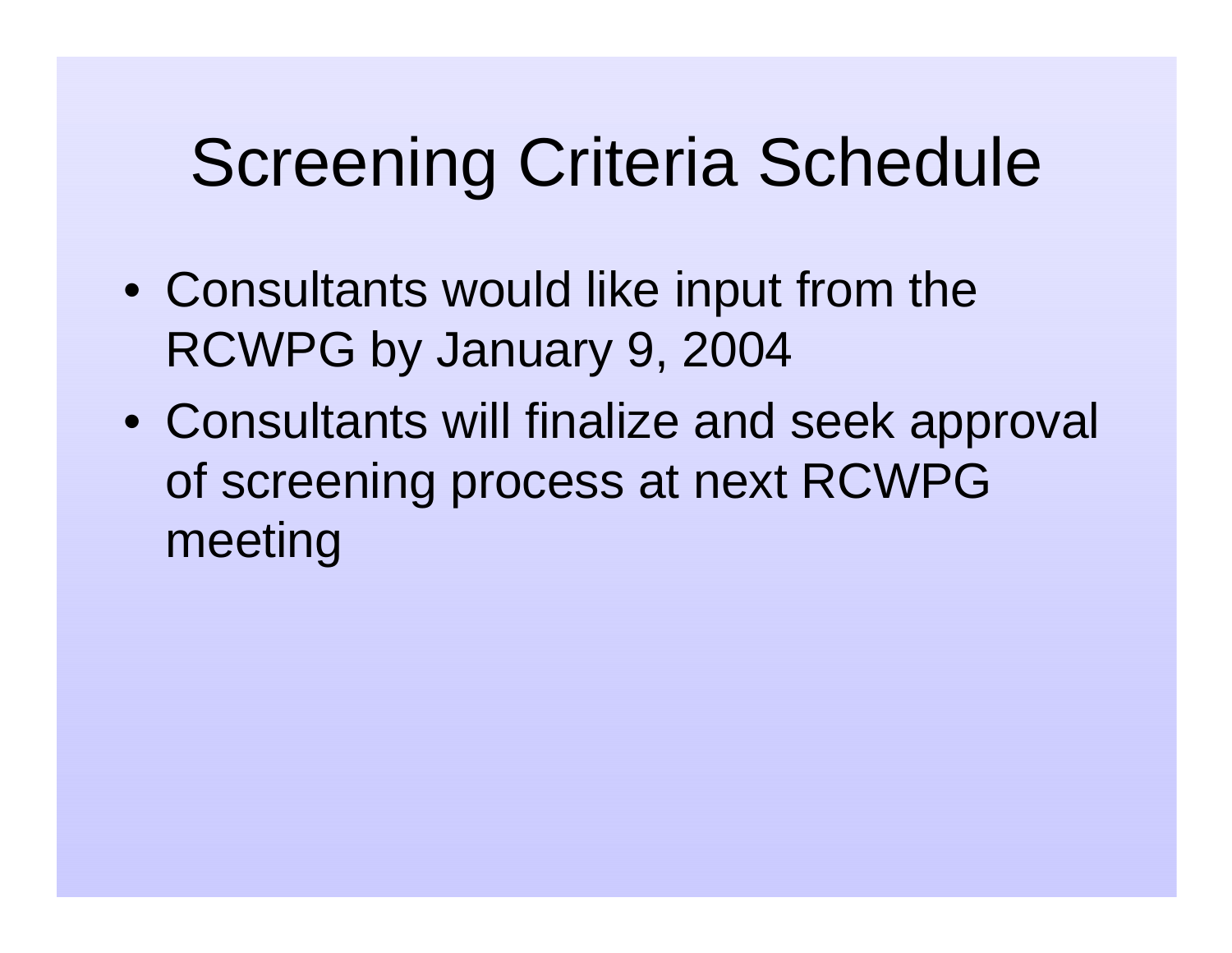# Potential Unique Stream Segments

2006 Region C Water Plan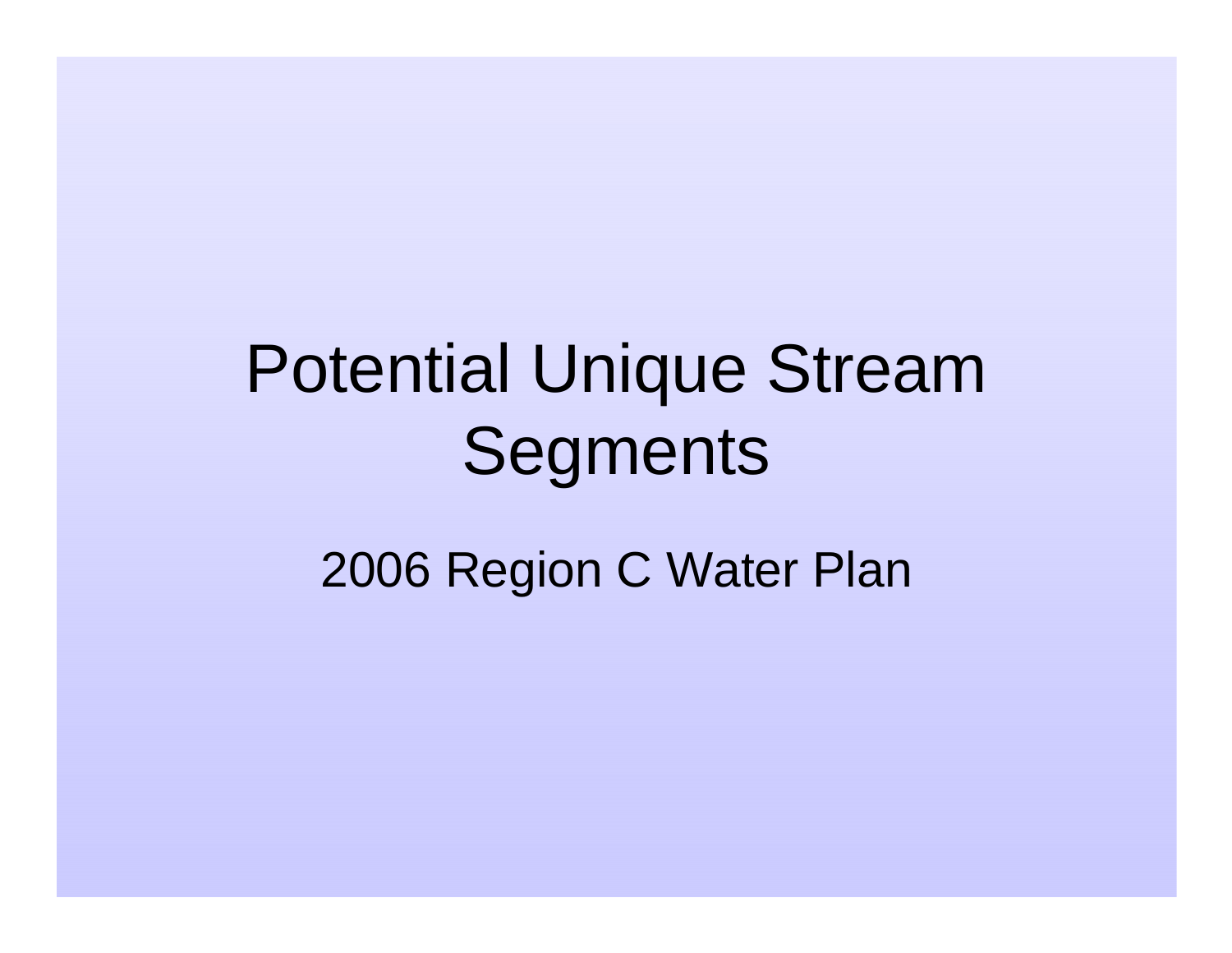# Regional Water Planning Guidelines 31 TAC §357.8(b)

- A regional water planning group may recommend a river or stream segment as being of unique ecological value based upon the following criteria:
	- –Biological function
	- Hydrologic function
	- –Riparian conservation areas
	- – High water quality/exceptional aquatic life/high aesthetic value
	- – Threatened or endangered species/unique communities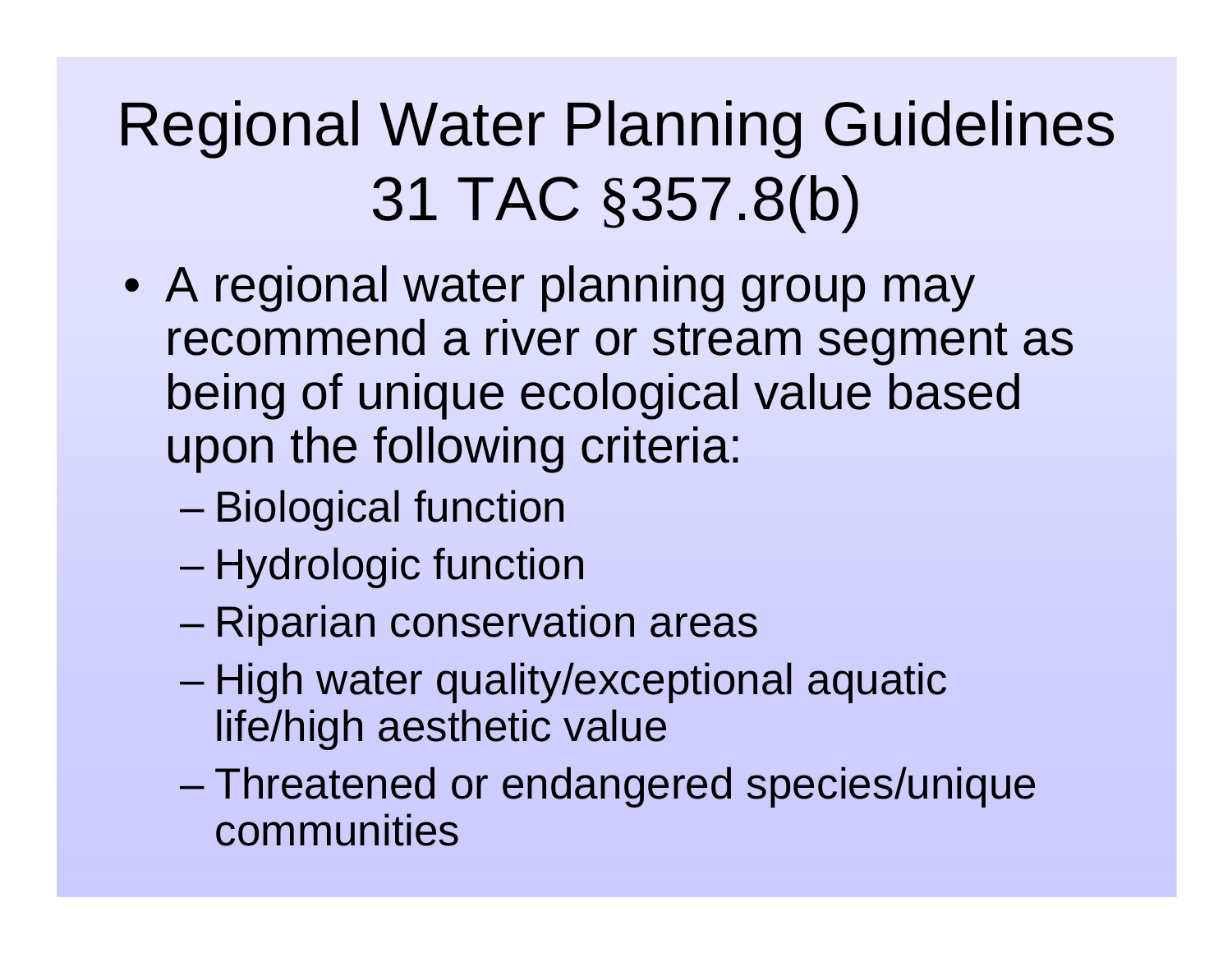TPWD Ecologically Significant Segments March 2000 TPWD Presentation

- Bois D'Arc Creek (Fannin)
- Brazos River (Parker)
- Buffalo and Lynn Creek confluence (Freestone)
- Clear Creek (Denton)
- Coffee Mill Creek (Fannin)
- Elm Fork Trinity River (Denton)
- Lost Creek (Jack)
- Purtis Creek (Henderson)
- Trinity River (Freestone)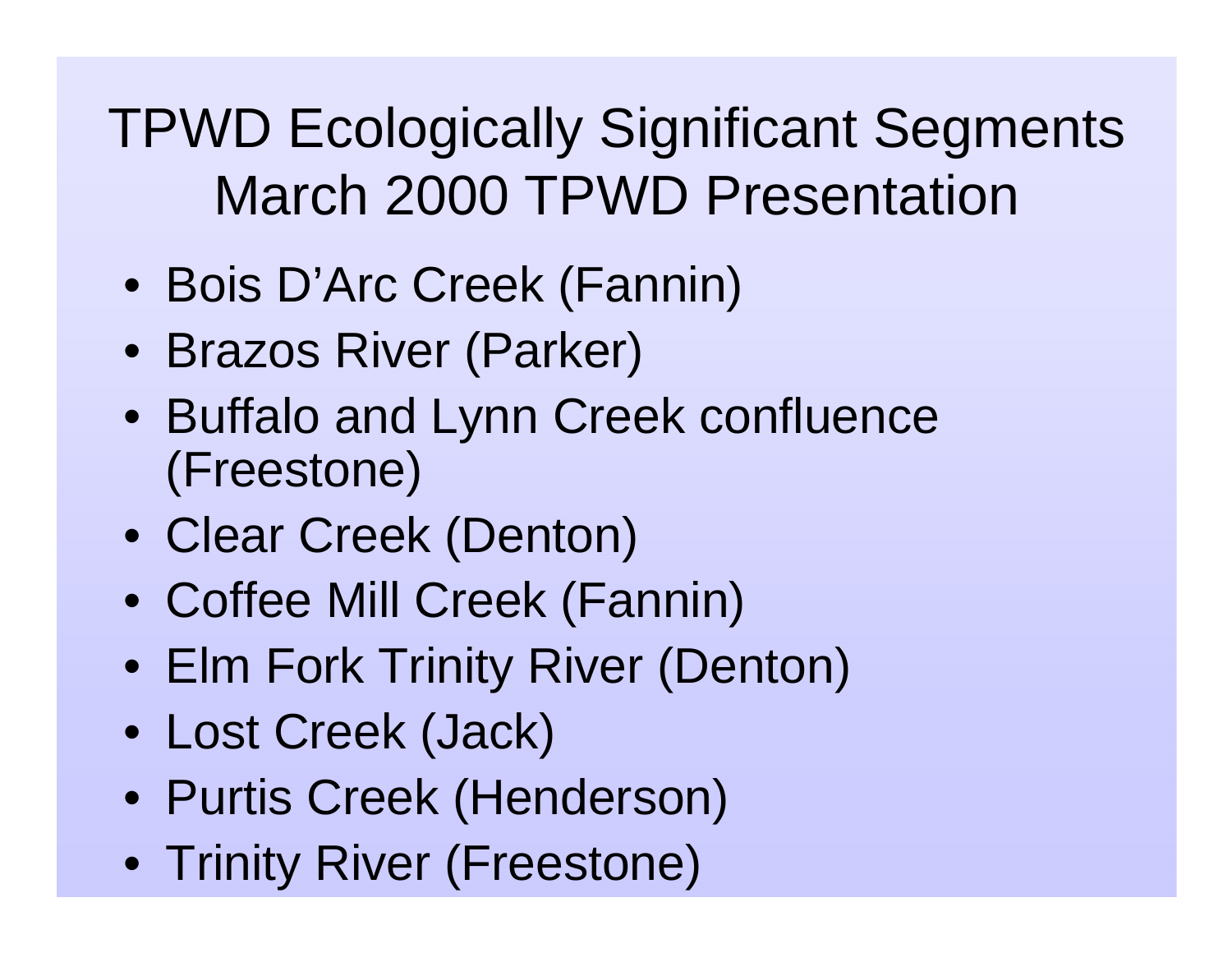# 2001 Region C Water Plan

• No river or stream segments were recommended for Legislature designation, primarily because the implications of this designation were unclear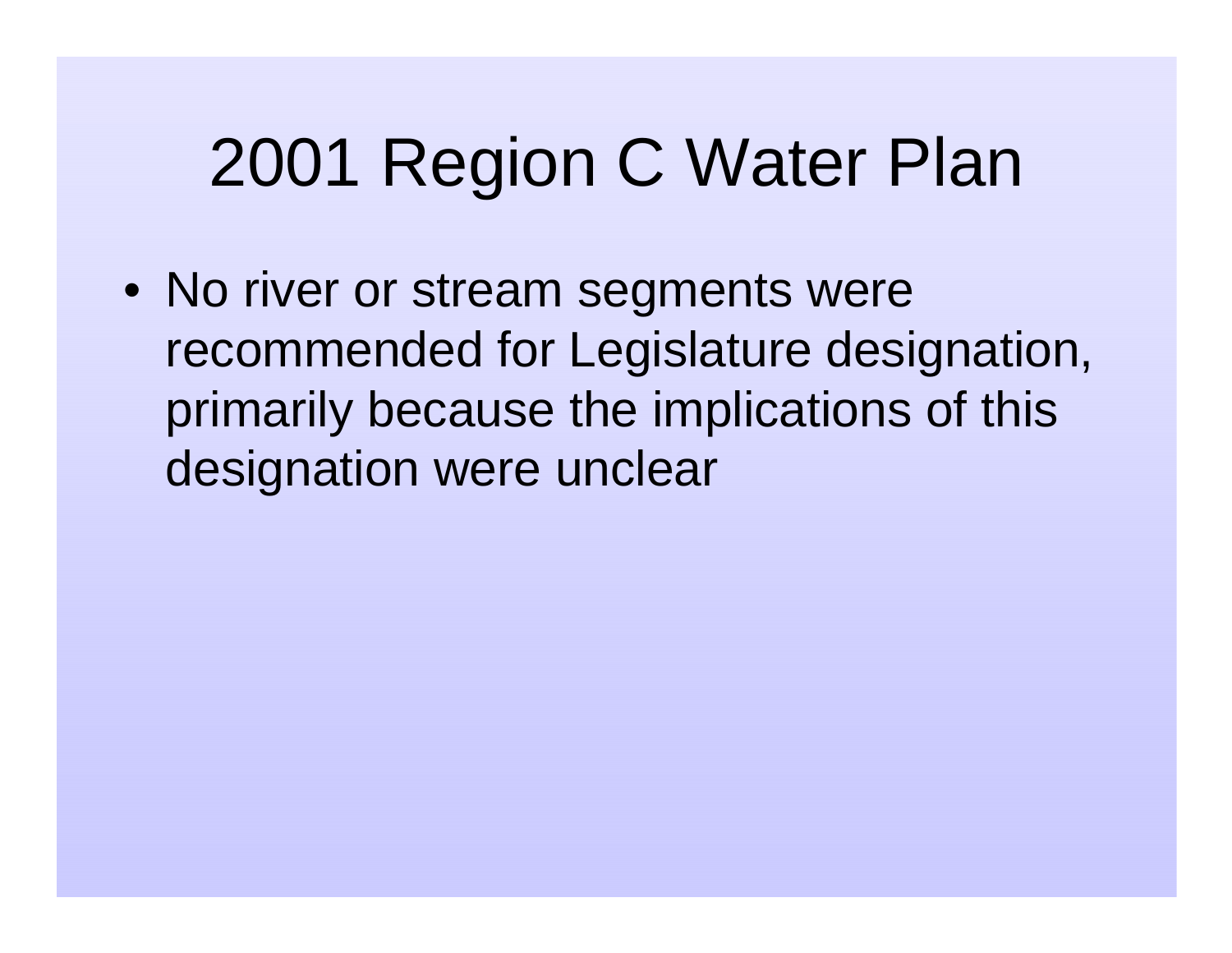Legislative Recommendations 2001 Region C Water Plan

- Clarify impacts of designating a unique stream segment:
	- –What is the objective?
	- How would adjacent private property be affected?
	- –How would future water rights be affected?
	- – How would water quality regulatory programs be affected?
	- –What types of activities would be restricted?
	- What area is affected by the designation?
	- –Can the designation be reversed?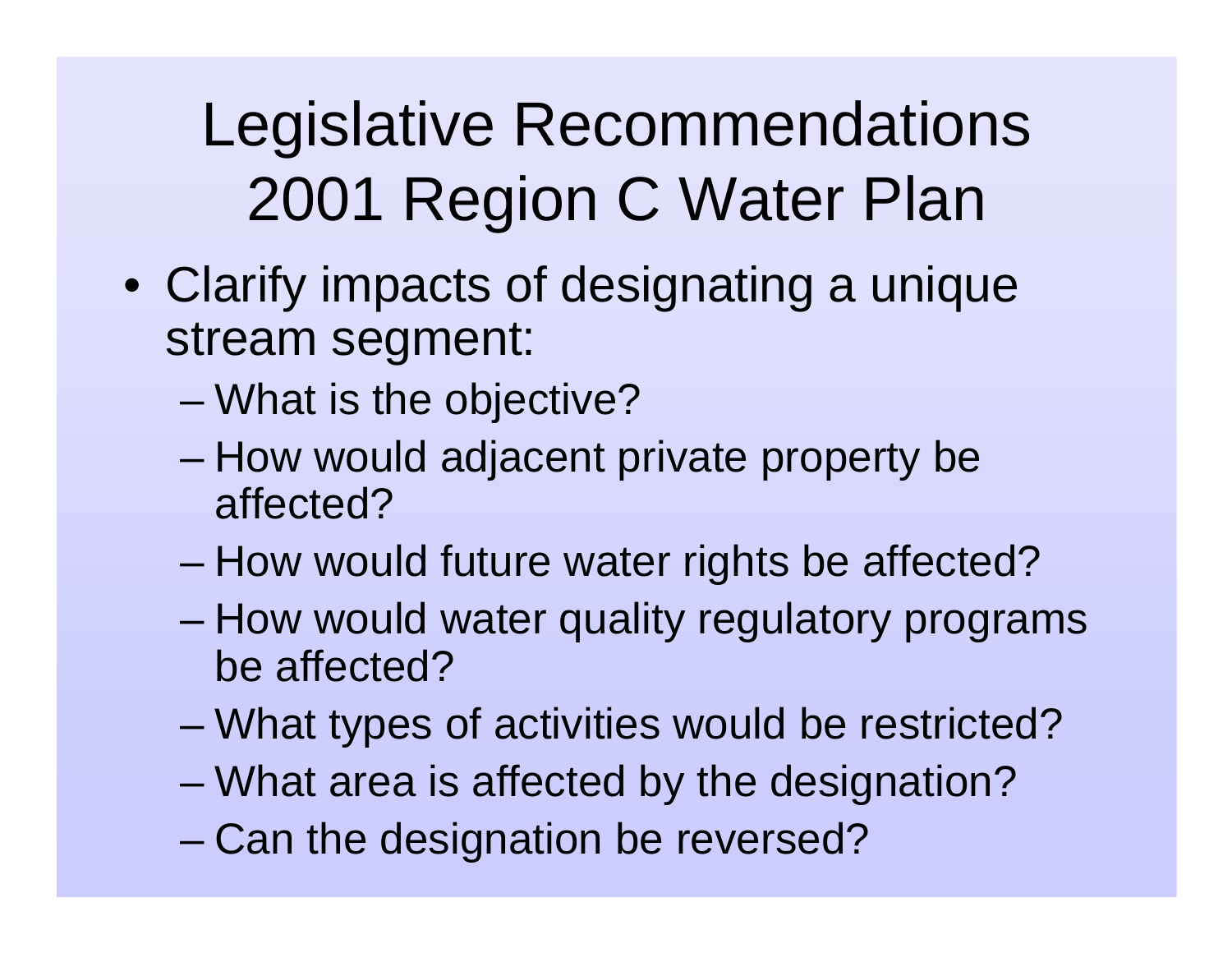#### 77th Legislature Clarification 2001

• Texas Water Code 16.051(f)

"The legislature may designate a river or stream segment of unique ecological value. This designation solely means that a state agency or political subdivision of the state may not finance the actual construction of a reservoir in a specific river or stream segment designated by the legislature under this subsection."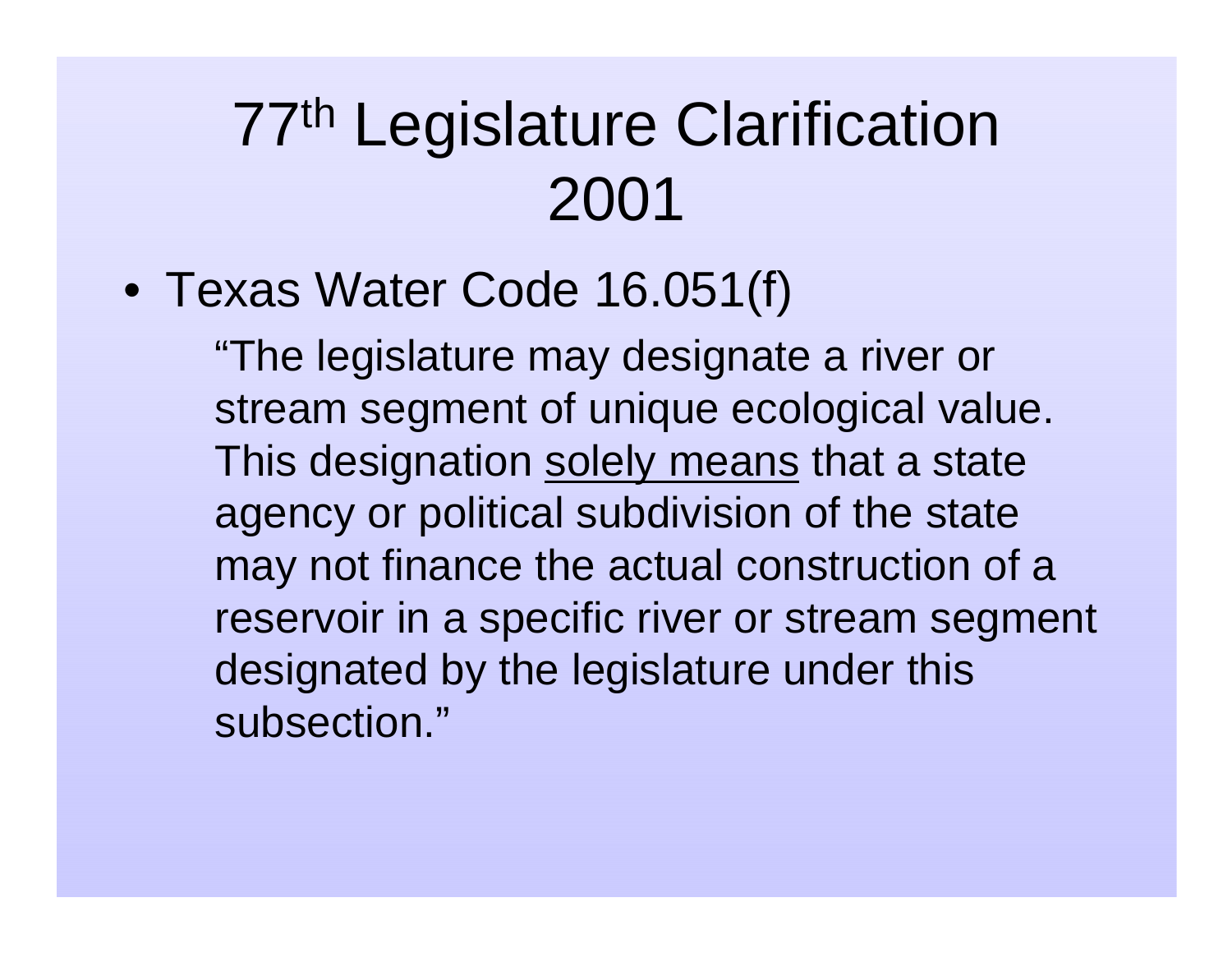#### However…

• Regional Water Planning 31 TAC §357.8(c)

> "For every river and stream segment that has been designated as a unique river or stream segment by the legislature … or recommended as a unique river or stream segment in the regional water plan, the regional water planning group shall assess the impact of the regional water plan on these segments."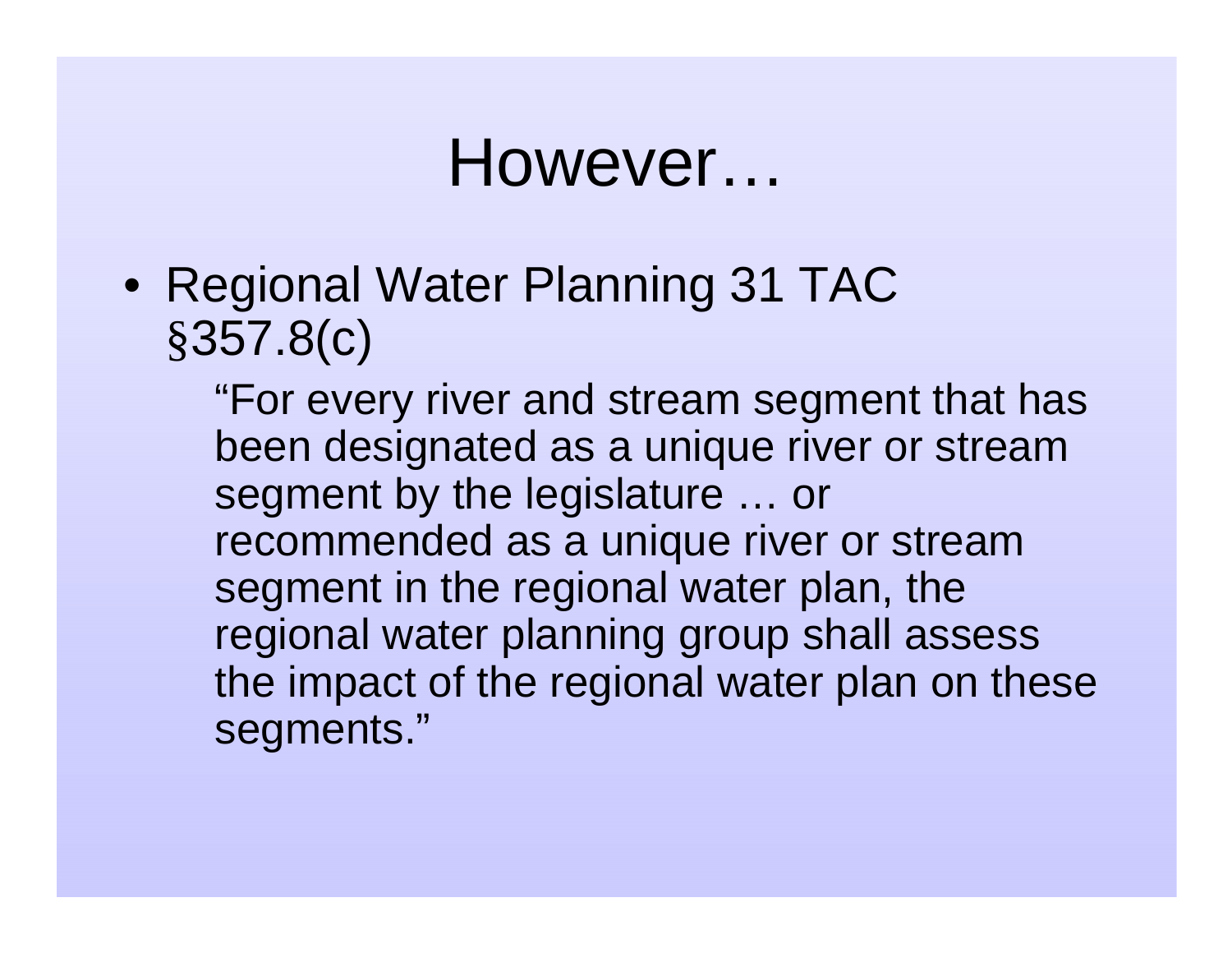## However (Continued)…

#### • Water Rights 30 TAC §297.53(a)

"In its consideration of an application for a new or amended water right to store, take, or divert state water in excess of 5,000 acre-feet per year, the commission shall … consider whether the proposed project would affect river or stream segments of unique ecological value as identified by the applicable approved regional water plan and designated as such by the Texas Legislature …"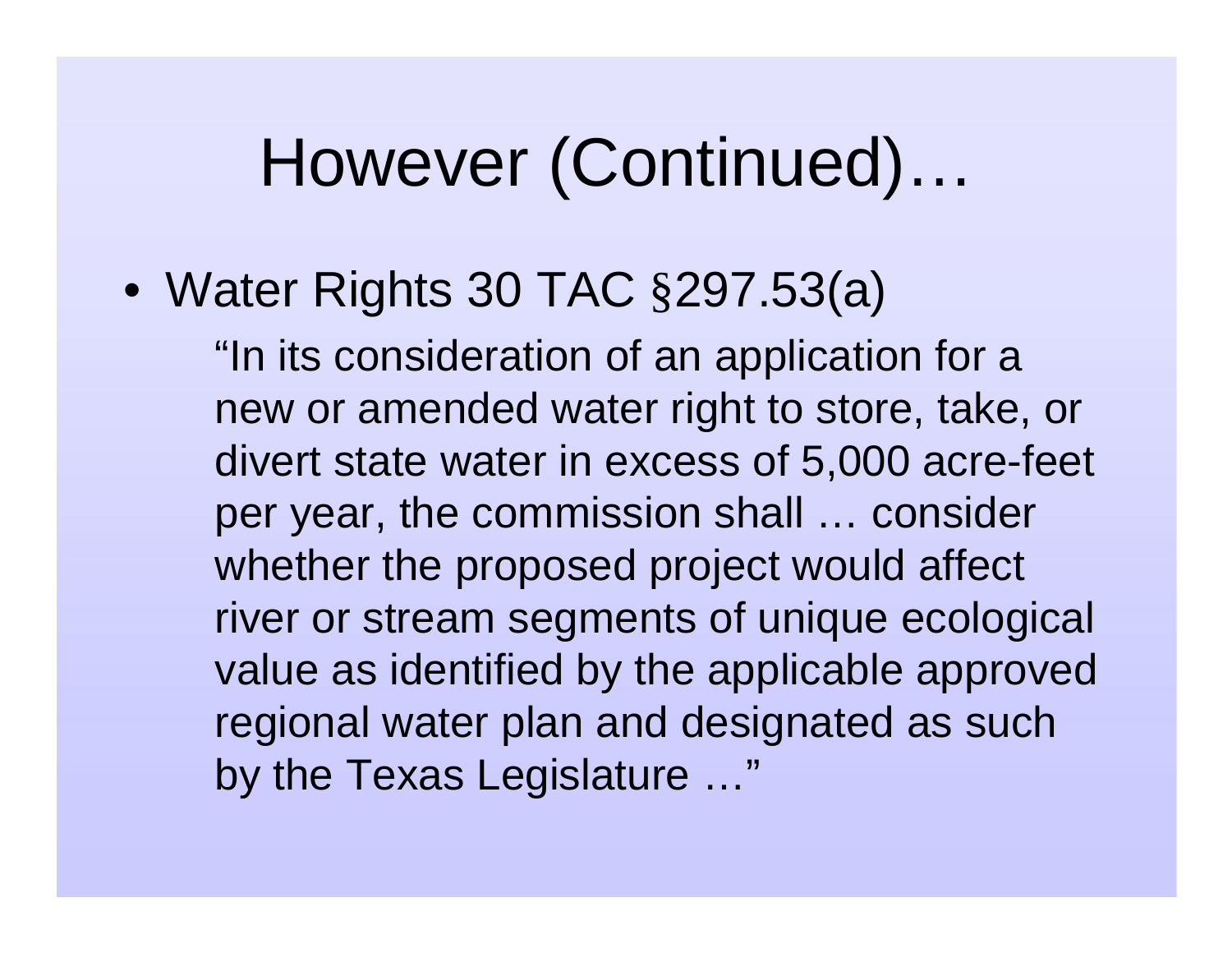# Summary of Designation **Implications**

- Certain
	- – State agency or political subdivision cannot finance construction of a reservoir in the segment.
- Possible
	- Restrictions on water management strategies?
	- –Restrictions on new or amended water rights?
- Uncertain
	- Will future laws or regulations place other restrictions on designated segments?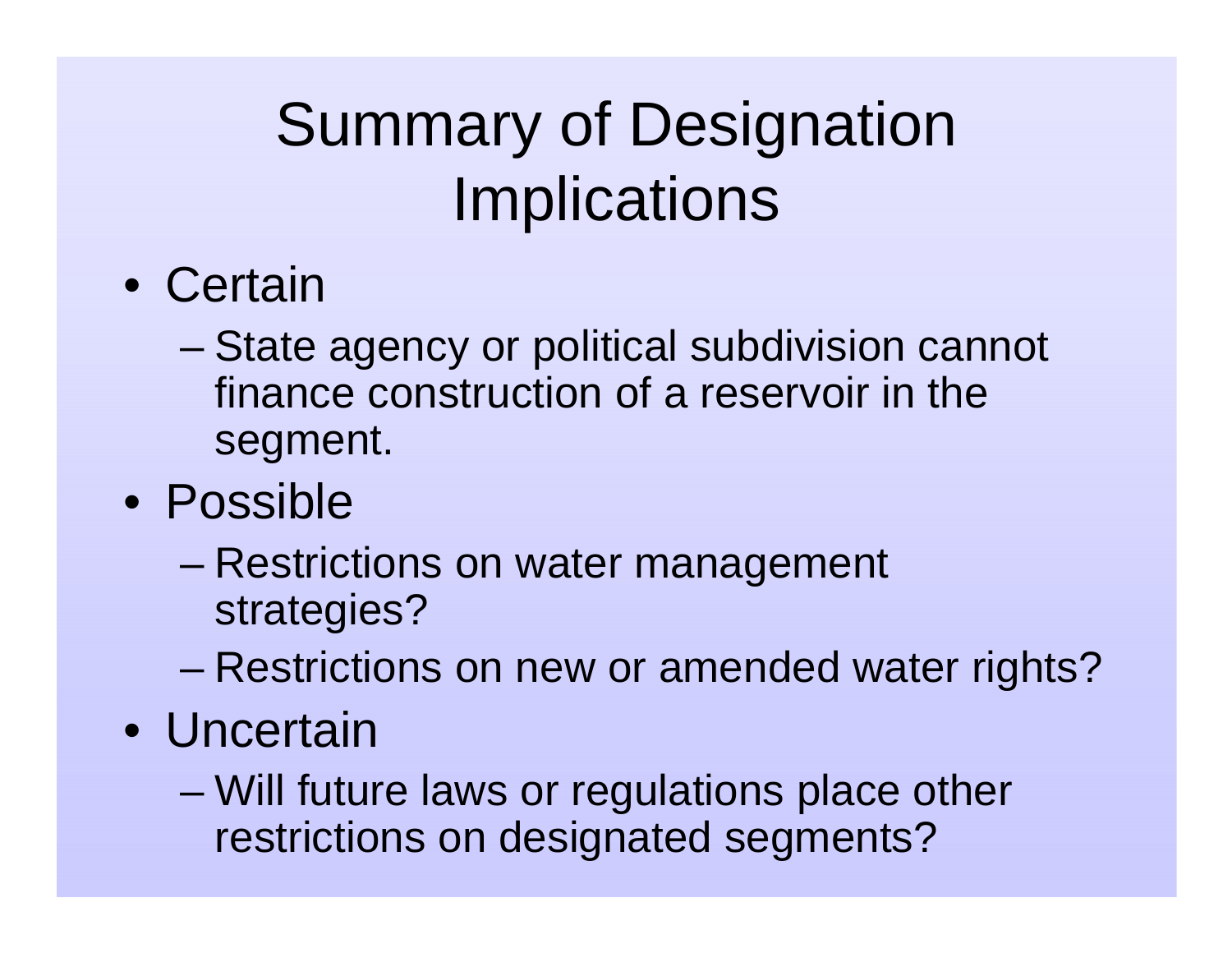## Legislative Recommendations 2001 Region C Water Plan

• Clarify impacts of designating a unique stream segment:

What is the objective?

- How would adjacent private property be affected?
- How would future water rights be affected?
- How would water quality regulatory programs be affected?
- What types of activities would be restricted?
- What area is affected by the designation?
- Can the designation be reversed?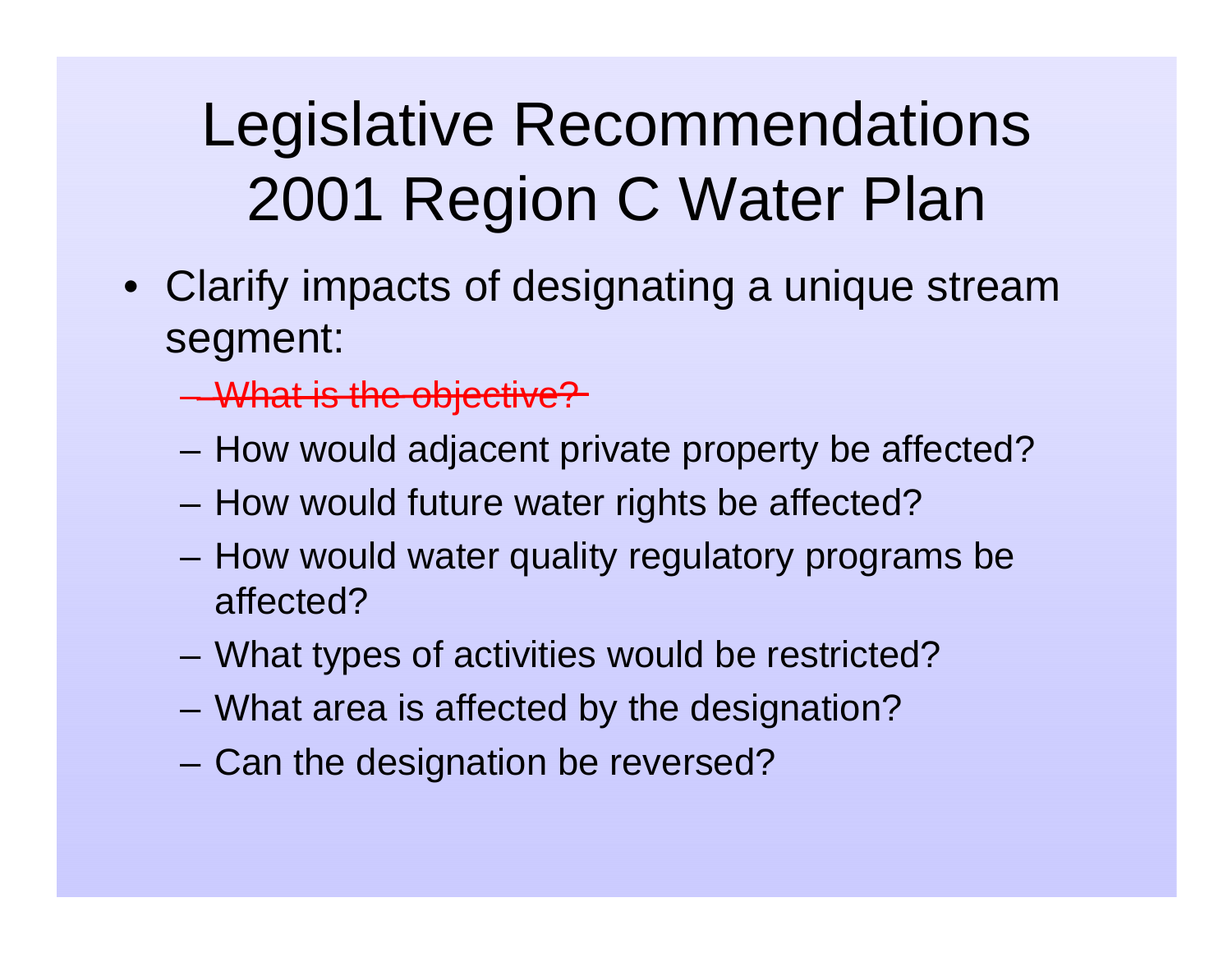# RCWPG Newsletter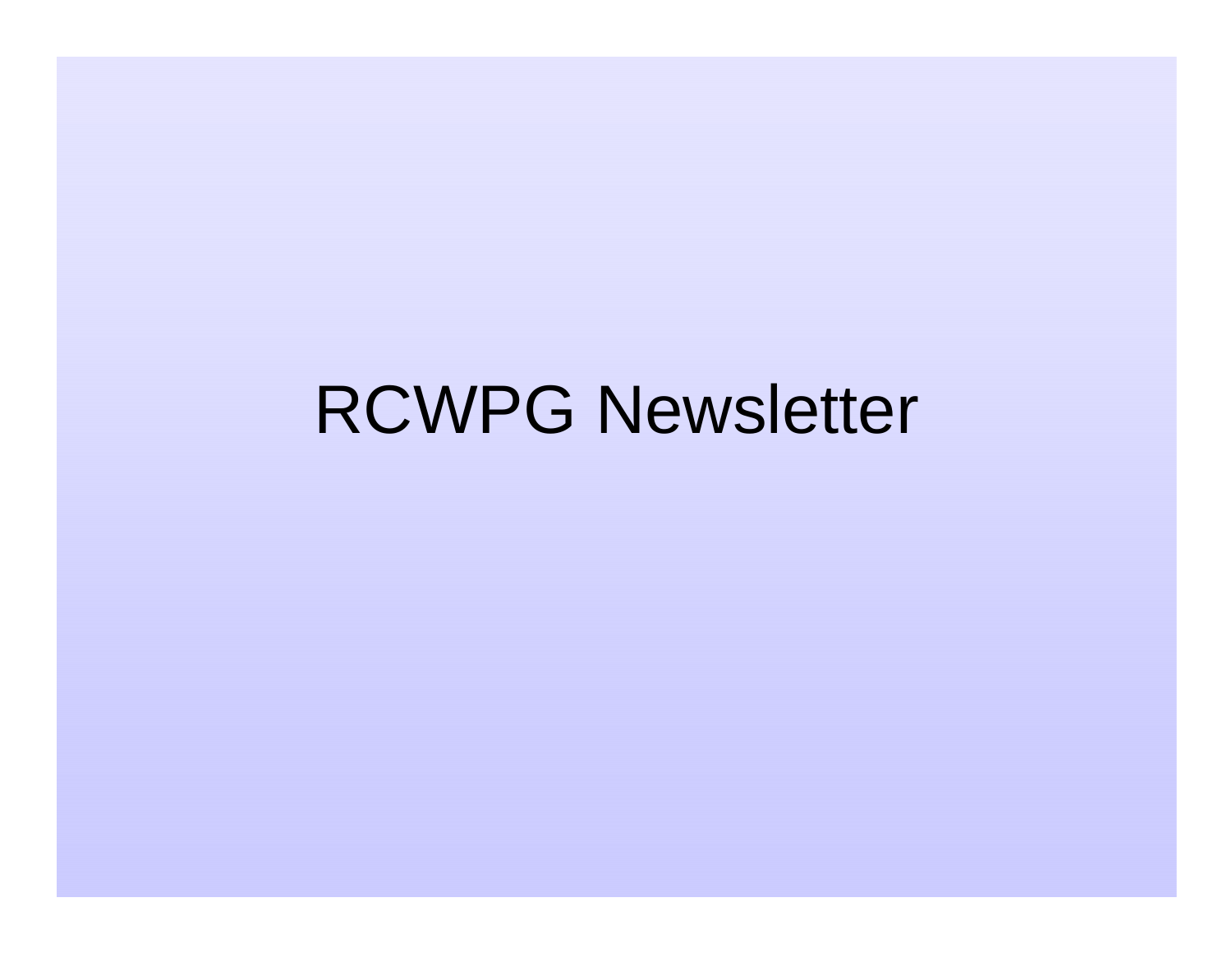#### **Newsletter**

- Fourth quarter newsletter was postponed due to budget and timing constraints
- Next newsletter scheduled for February 2004
- Feature articles might include:
	- Timeline showing highlights of 2004 planning activities (pointing out public participation opportunities)
	- –Update on election of members to RCWPG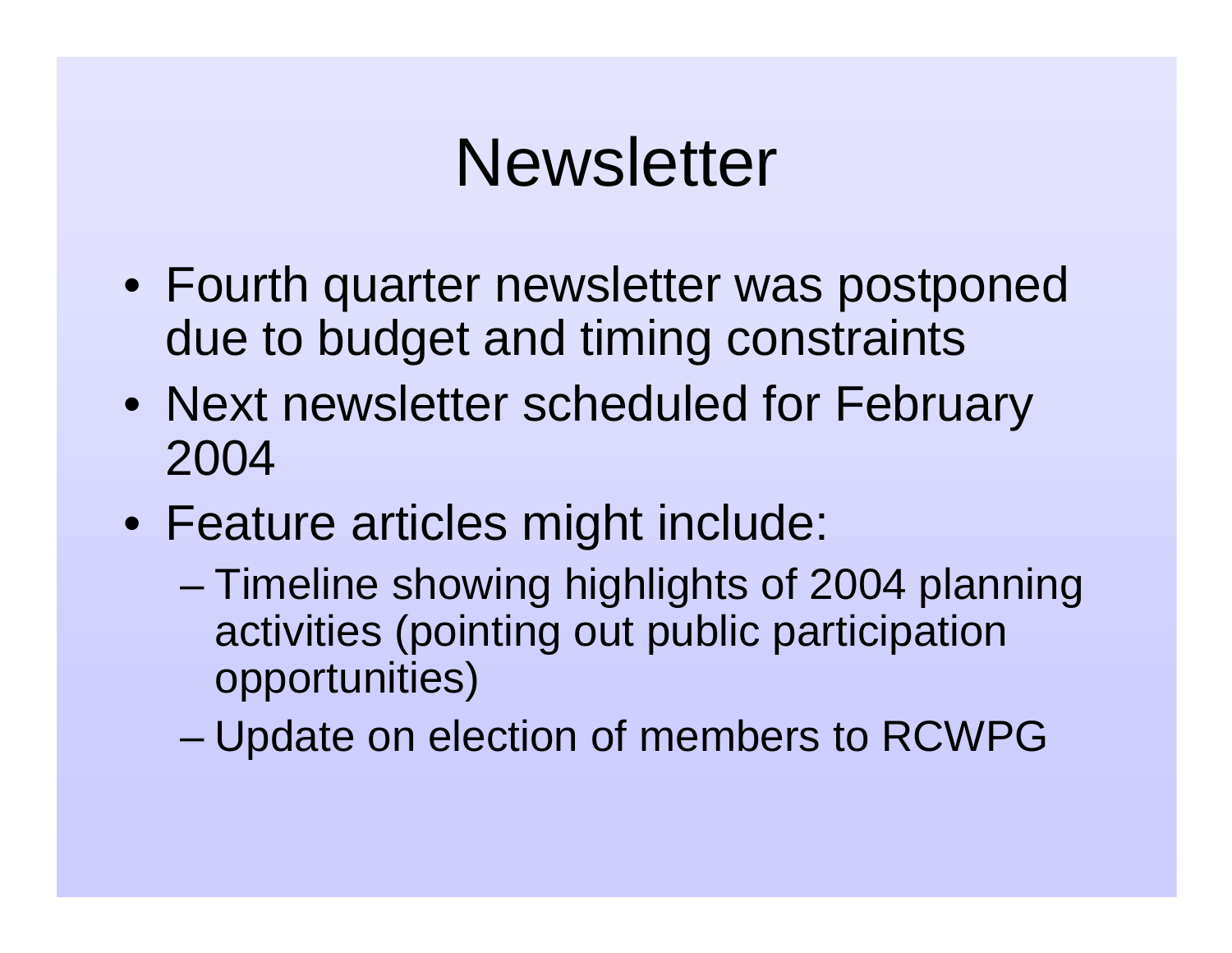#### **Newsletter**

- Articles (continued)
	- –Update on water needs projections
	- – Update on water management strategies under consideration OR update on DWU's water conservation program
	- Update on the state's Water Conservation Task Force
	- –Conservation tips
	- –Info regarding next RCWPG meeting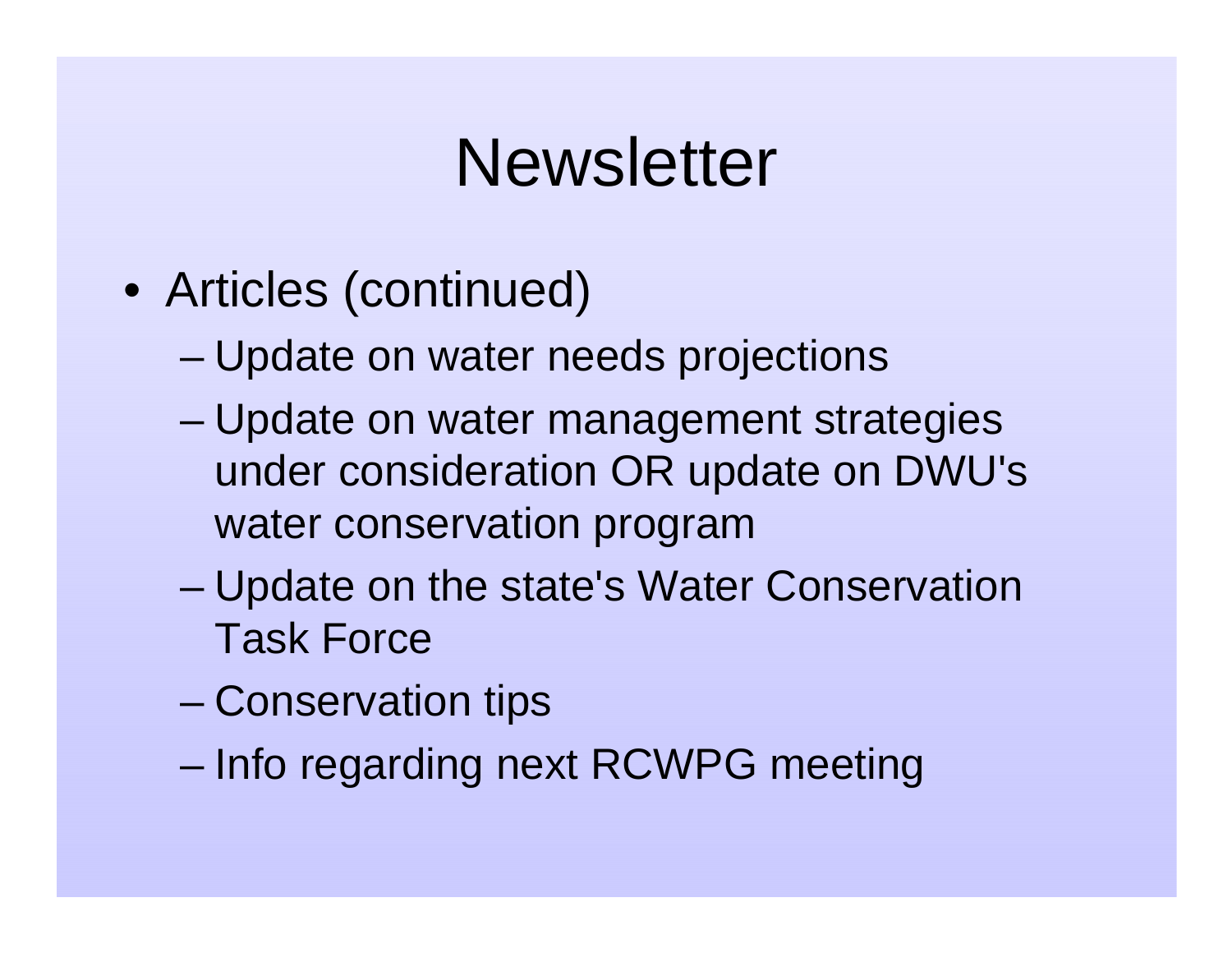# Public Speaker Comments and Handouts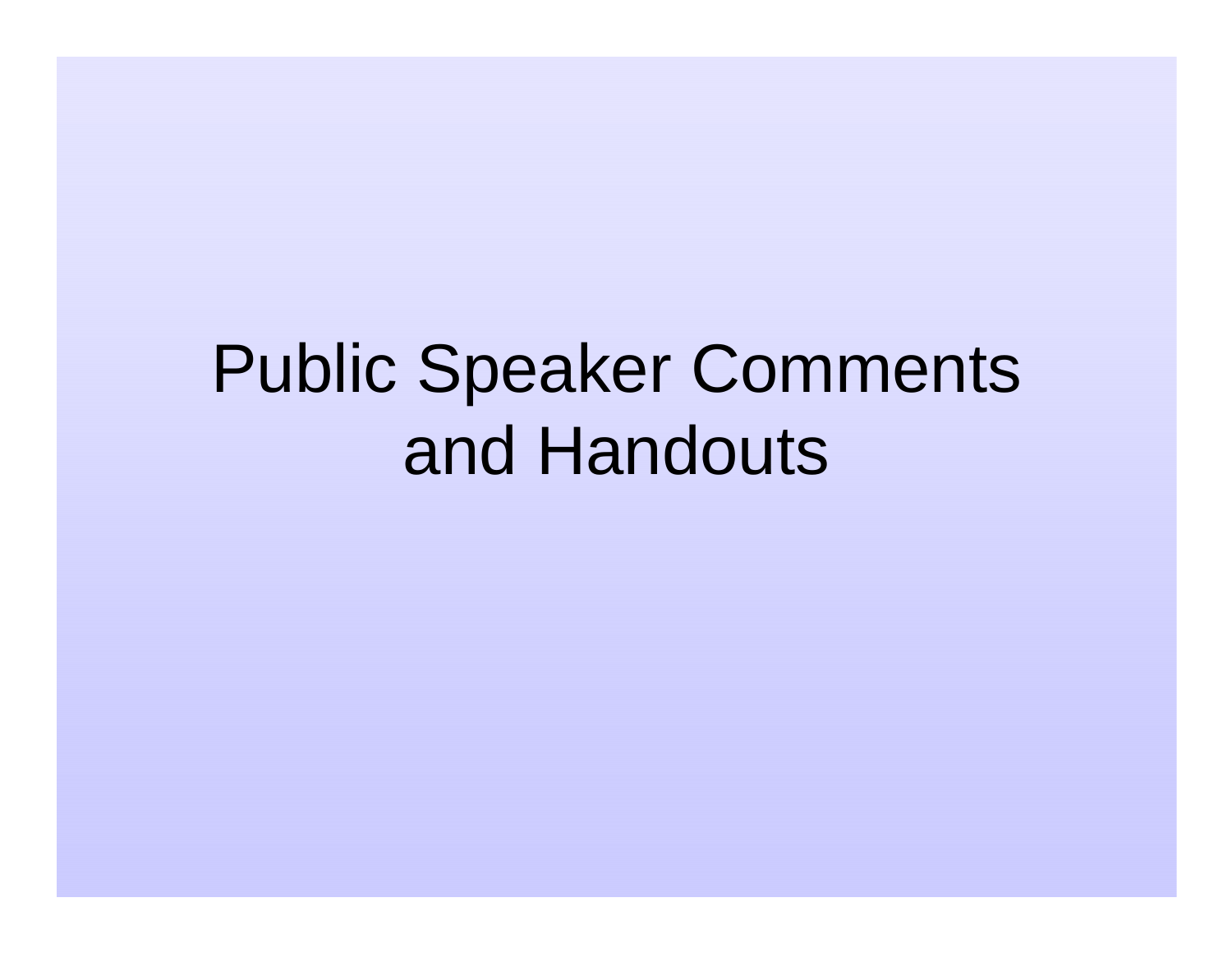## Public Comments

- No public comments were made at the October 6 RCWPG meeting
- No handouts from the public were provided at the October 6 RCWPG meeting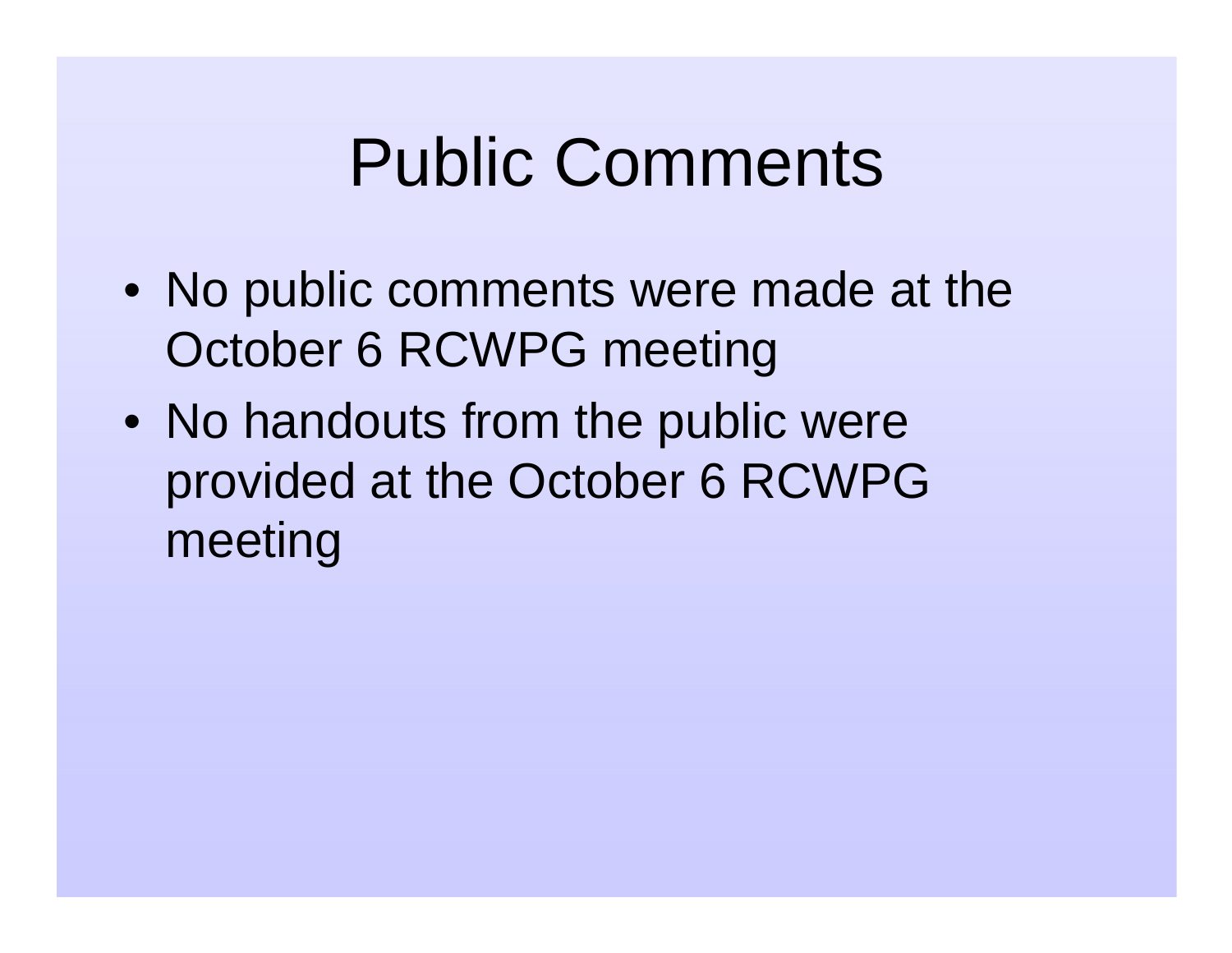## Overall Status and Next Steps